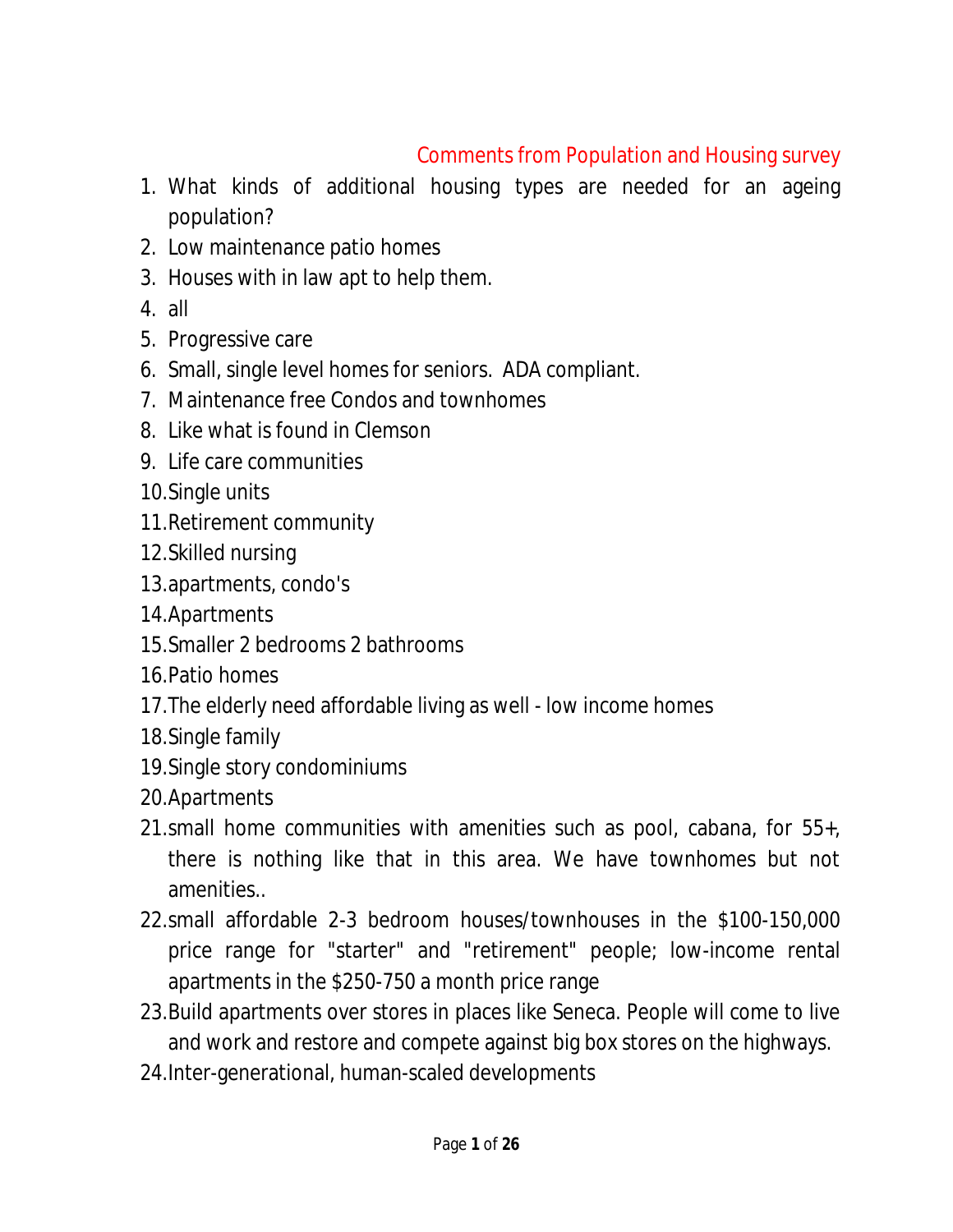- 25.Integrated housing where all ages co-mingle
- 26.Manufactured housing parks with nice amenities
- 27.Affordable retirement communities
- 28.Better and safe housing that people can afford.
- 29.Affordable for senior citizens
- 30.Single level homes
- 31.Condos
- 32.Low Income Homes and Section 8 listings.
- 33.Single level
- 34.Single housing
- 35.Manufactured homes and/or trailer parks
- 36.Multi level care like a Clemson Downs, homes, assisted living, nursing care
- 37.To attract younger workers and professionals, and to keep our local youth in Oconee County, what kinds of facilities does Oconee County need, or need more of?
- 38.Place to take their dogs...dog parks
- 39.Competitive recreation facilities for youth
- 40.Competitive recreation facilities for youth. Youth entertainment parks.
- 41.Daycare
- 42.bike trails, hiking trails in the towns, community gardens, more opportunities for recycling; "green" technology
- 43.Waterparks, indoor laser tag, community pools, roller skating/skateboard parks, mini golf/go carts, arcades
- 44.Industrial / business
- 45.mall
- 46.Skating, bowling, miniature golf, swimming pools, recreation facilities
- 47.More upscale shopping and restaurants.
- 48.Parks with entertainment for teens and children, biking,skating,
- 49.YMCA and it's programs for youth, adutls and seniors
- 50.Pet Friendly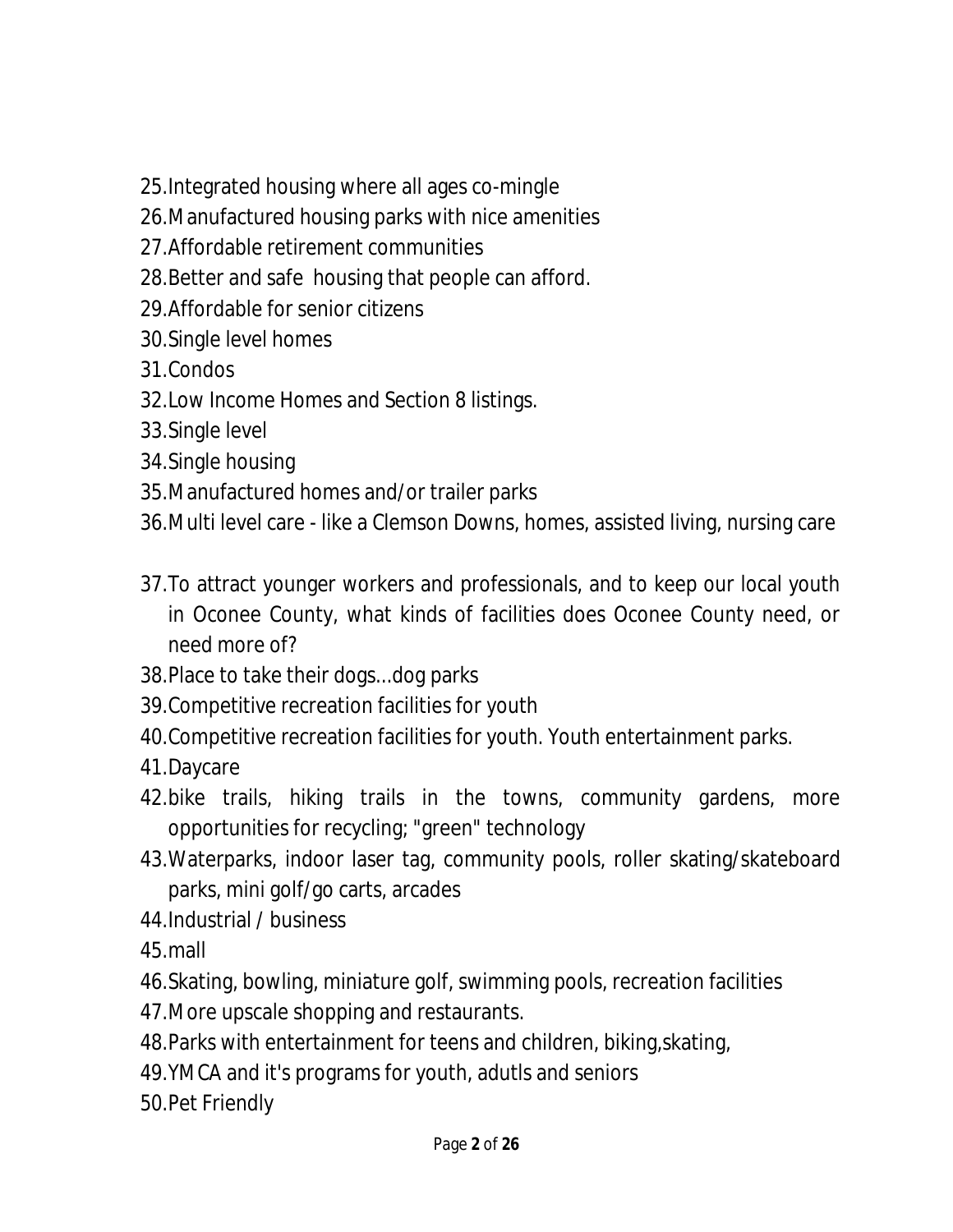- 51.Music and outdoor theaters
- 52.We are in desperate need of a community park in the Walhalla/West Union area with walking trails, maybe a water park. A roller skating rink would be great as well. There definitely needs to more for our teenagers to do.
- 53.ymca
- 54.Amphitheater
- 55.Ymca
- 56.More quality companies to start careers in
- 57.Skate park, skating rink, arcade, mini golf
- 58.Actual parks!!
- 59.Walkable communities, bike trails lien swamp rabbit
- 60.Jobs .
- 61.Indoor recreation: Top Golf, other venues when rainy, extreme hot or cold
- 62.Things for teens to do..... Skating rink or other busy activities. Kids have very little to do, therefore when they go to college, they don't want to come back and have a family or raise children here because of lack of activities to keep kids busy and out of trouble
- 63.Better paying jobs
- 64.Affordable Daycares like the DAR. We LOVE the DAR its realistic practices. The teacher turnover is love which makes me feel at ease leaving my little. Also, a 2nd shift daycare is needed due to manufacturing.
- 65.We need a COUNTY RECREATION organization that has the best interest of kids at heart.
- 66.Good restaurants aka Longhorn
- 67.Restaurants and shopping that is attached to some of of natural resources, a restaurant near the bike trails, more eating or marinas on the lake, outdoor clothing and item stores.
- 68.Dog park, running and bike trails
- 69.Community center for special occasions, showers, reunions
- 70.Quality restaurants and shopping. Not more fast food restaurants
- 71.Medium priced restaurants
- 72."Cool Hip" places where they want to be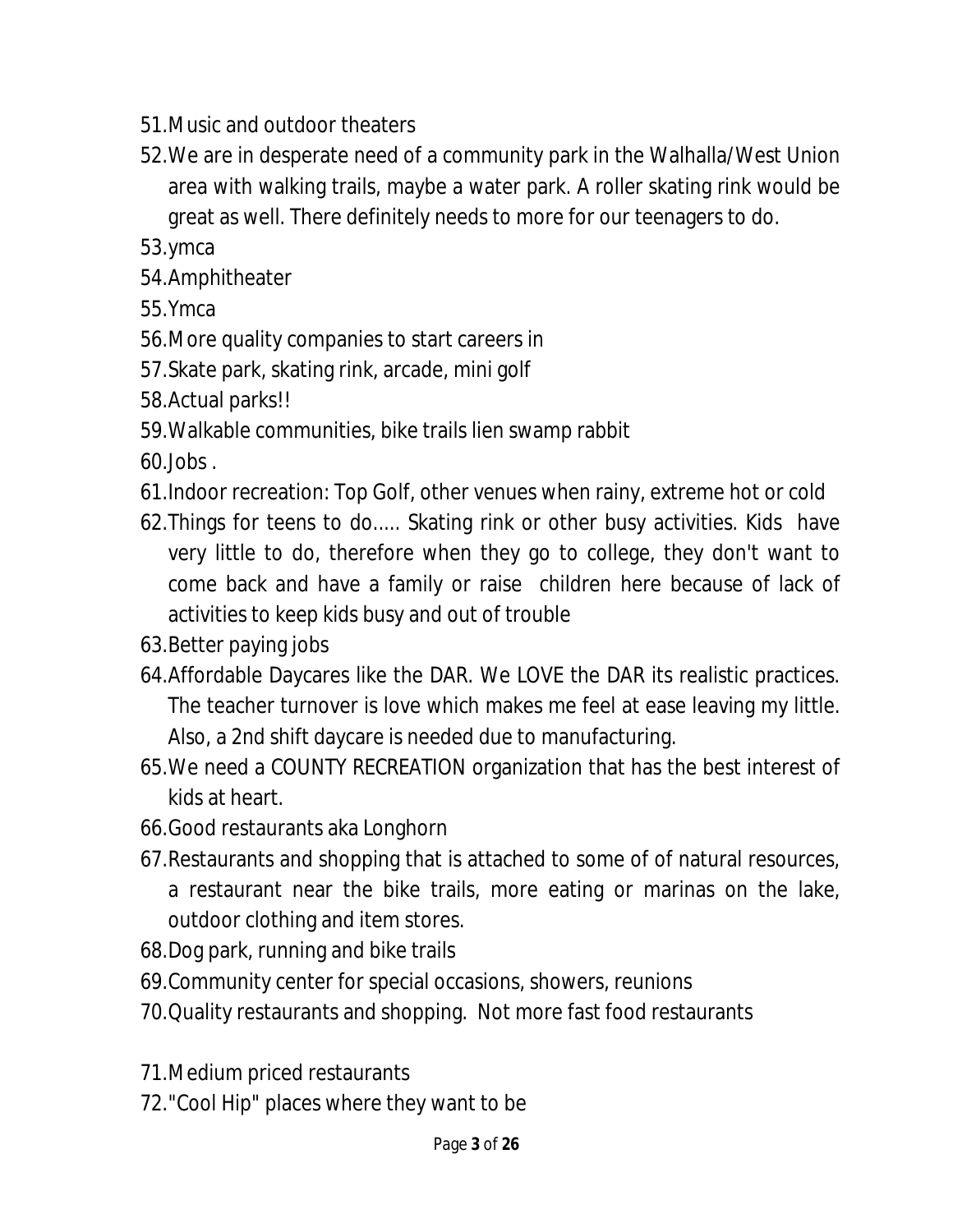- 73.bring in more up to date fashion places besides Belk in Seneca. I think they set their fashion for 80+. We could use something like a Kohls...
- 74.Quality infrastructure (road, sidewalks). Clean, safe environment. Good schools. Affordable, single-family homes to purchase.
- 75.Recreation! Look at North Myrtle Beach, YMCAs, Rock Hill, etc... We are way behind!
- 76.sidewalks, neighborhood playgrounds, green space for walking, dog parks
- 77.Your biggest challenge is to get the young to love learning and to continue to learn after leaving high school. It is engaged parents and retired mentors who can do that, not facilities. When you think of economic development in Oconee include the development of people not just property.
- 78.Public indoor spaces
- 79.Medical
- 80.Book store
- 81.Nice Restaurants, not fast food & places to work
- 82.More than one movie theater
- 83.Target! Coffee shops! Sit-down restaurants! Trails! Nice downtown merchants in all municipalities. Attractions and spaces for all populationsblack, white, young and old
- 84.steak house, Olive Garden
- $85$ . Local restaurants that serve fresh and exceptional food that you donâ€<sup>™</sup>t mind paying for because you know the quality.
- 86.I would love to see the old buildings in town be utilized, including Seneca, Walhalla & Westminster.
- 87.Activities for youth/teens.
- 88.We need more playgrounds with better quality than the existing ones.
- 89.The county needs more of the large chains...Best Buy. Target, outback, longhorn...while most in Seneca can travel to Anderson. It  $a \in \mathbb{N}$ s inconvenient for those in the rest of the county to travel that far
- 90.Anything family friendly, playgrounds, splash parks, children's garden, etc. More festivals and things for kids and families.
- 91.Green Ways, bicycle friendly paths & lanes, walking trails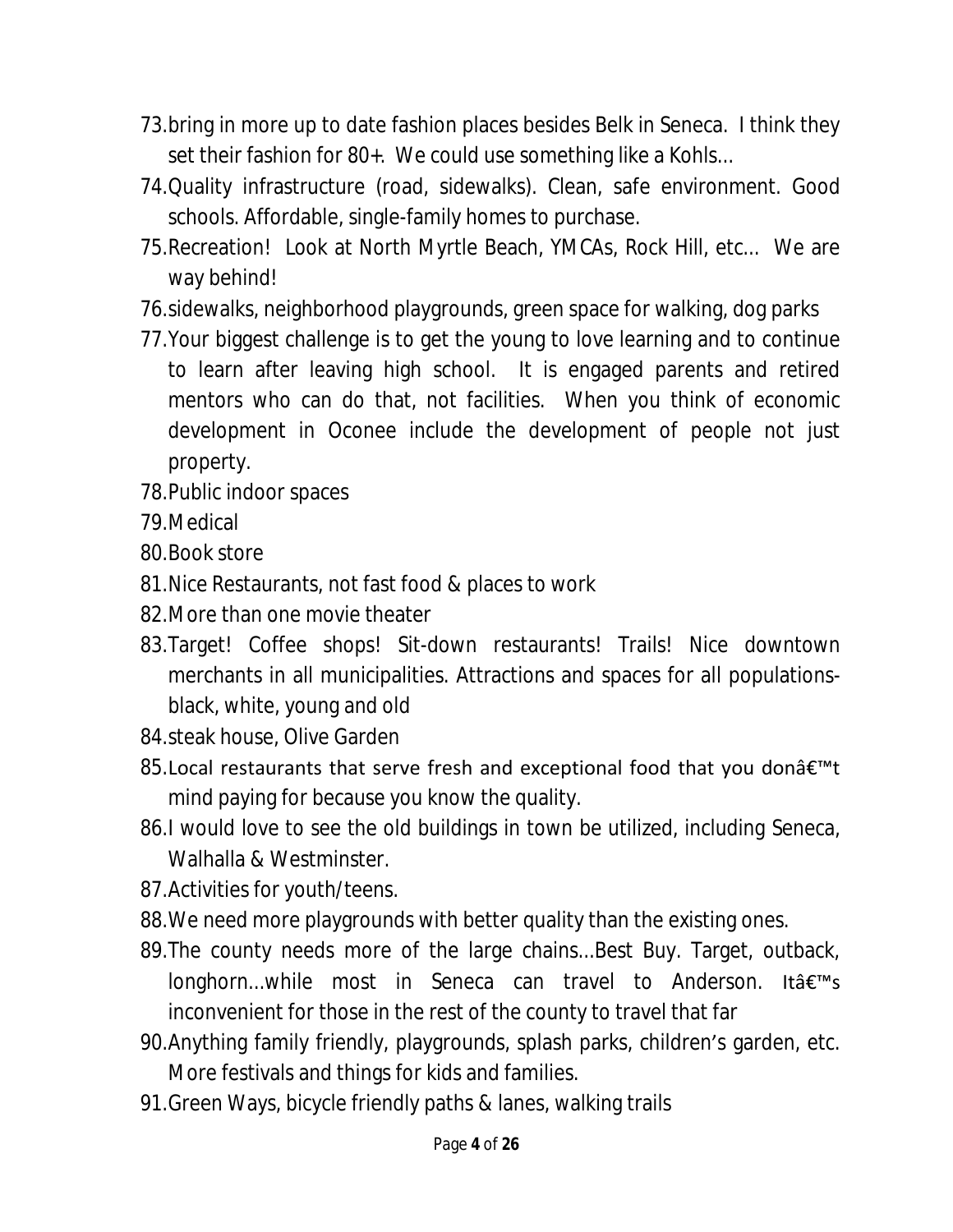92.Target

- 93.County own Recreation Center with indoor pool
- 94.Fun zone, skating, go carts, sky zone . Keep people here and not send them to send their money in Anderson or Greenville county
- 95.Playgrounds
- 96.Large outdoor complexes that combine multiple use athletic fields with camping spots and various activities. Baseball fields, grills, outdoor basketball courts, disc golf, batting cages.. etc.
- 97.Things for families to do together/good restaurants
- 98.Coffee houses, activities for kids (indoor and outdoor), outdoor/sports businesses geared to hiking and camping, bike shop.
- 99.Our is very much in need of something in the area to keep them busy so we do not loose them to Juvenile Justice Systems/Prisons.
- 100. Bowling facility in good repair
- 101. Beautiful Community Theatre
- 102. Indoor facility for large groups, sporting events meeting facilities
- 103. Higher end stores and water view restaurants. Companies offering higher pay need higher level amenities. Dollar stores and strip malls are not attractive. Look at Greenville and the companies they attract.

# Comments from Natural Resources and Community Facilities survey

- 104. If you have additional comments, please enter them here:
- 105. We have beautiful natural resources and outside activities. Any improvements to our "outdoor" resources must be in tandem with improving Seneca, Walhalla, and Westminster to support the local residents and influx of visitors to the county.
- 106. Oconee County is naturally beautiful. It is a pleasure to live here, however, the cities of Seneca, Walhalla, and Westminster would benefit greatly by developing and promoting areas like "Ram Cat Alley" for local residents to utilize and enjoy as well as a providing dining, shopping, and entertainment for all the visitors who travel to the area.
- 107. "Fishing piers on all 3 lakes for elderly, handicap  $a \in \mathcal{C}$  non boatowners - numerous locations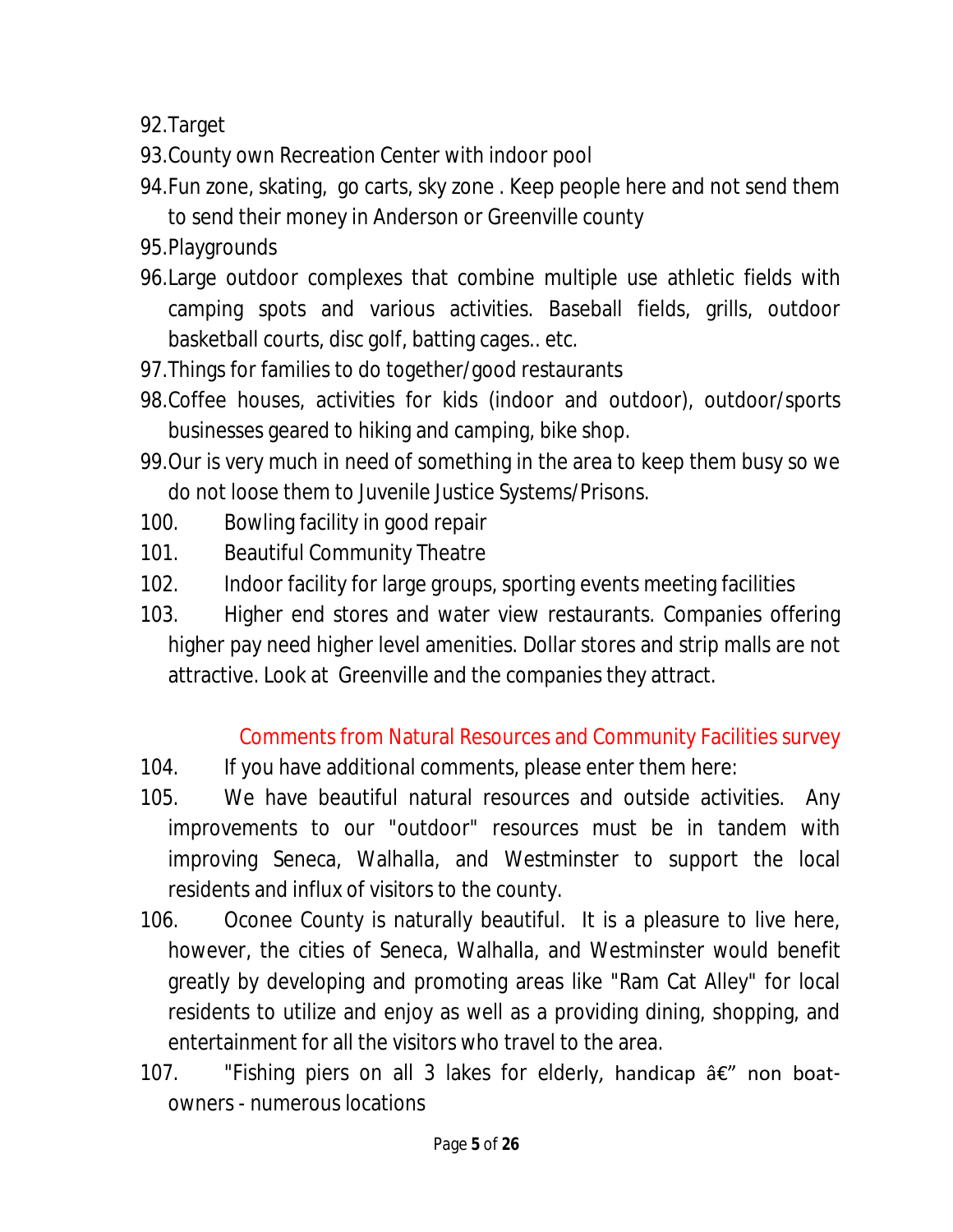- 108. Demolish abandoned buildings in front of Seneca City Hall build new library, increase foot traffic downtown
- 109. In the schools what is the ratio of teachers/admin to students from 1988-2018?"
- 110. County Council will need to balance economic growth with preservation of our rural lifestyle.
- 111. Everyone wants to talk about the soft issues. What Oconee County needs is increased employment, higher wages and jobs that increase average wages that will result in all the tax revenue you want to do all these other things! Put your effort into attracting new high tech businesses and that will provide a means to addressing the other opportunities!
- 112. "improve US123. Need turn off run ways for any place where there are left turns thru the medium. There are many accidents at these points.
- 113. Maybe a center lane all the way between Seneca and Clemson, the 5th being for left lane turns. For that matter lanes for Cat Bus stops instead of it stopping anywhere along 123"
- 114. Need to protect the water ways and lake areas that furnish drinking water and support tourism. Septic tank maintenance needs to be continually emphasized with ability to identify problem systems. Need strong ordinance for riparian protection and burning of debris from land disturbance. People should not be able to disturb land unless they have a permit and install and maintain silt fencing.
- 115. I am so glad you are seeking community input. Your comprehensive plan for the future of Oconee County is forward thinking. Thank you!
- 116. In terms of community facilities, i would like to see a couple of business incubators in Westminster & Seneca. Instead of looking to build a new structure towards Clemson/OC Area, the money should be used to refurbish older buildings in Downtown Westminster & Seneca and convert them into Business Incubator spaces for developing Co-ops & Entrepreneurs.
- 117. The reason visitors come to Oconee is to experience its natural beauty, which must be preserved in the face of development. As long as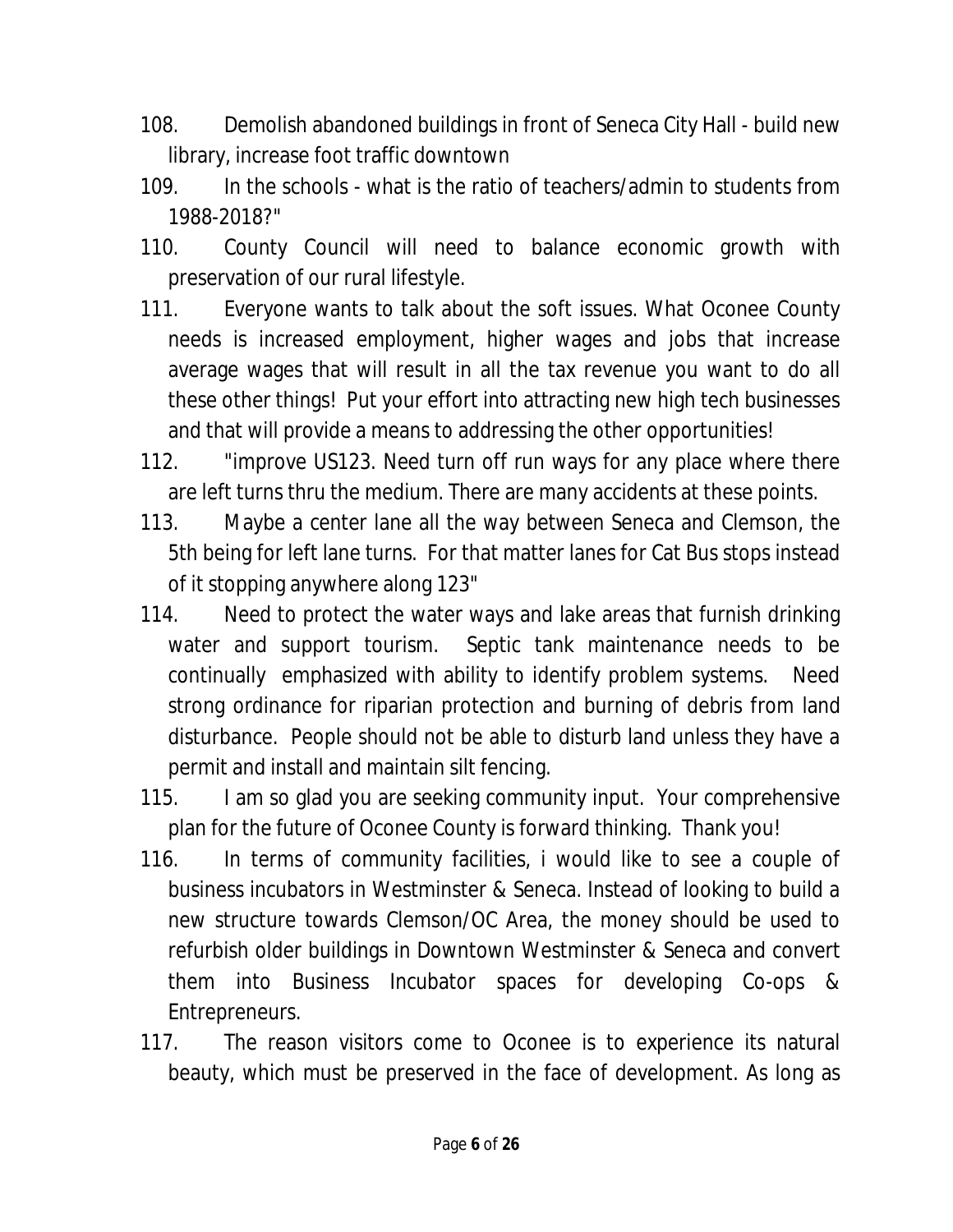developers have the power to sway decisions within Oconee County, our county will continue to degrade and lose its charm.

- 118. Oconee County is a beautiful place, and we're fortunate to live here. If more tourism is desirable, then let the tourists pay for it. Our money should be better spent on preservation of existing resources.
- 119. Disc golf is becoming a popular sport and it would be nice to see it represented in more of the area parks. Also, any new equipment to playgrounds to incorporate the special needs community with wheel chair swings and sensory areas. Simpsonville City Park has such an area.
- 120. I would like the county to look again at providing internet infrastructure for ALL residents of the county, not just where our private developers are willing to sink money at their profit. I live in a reasonably affluent community, but because we are only 60 owners, no provider will make any infrastructure investment to bring high speed internet with acceptable bandwidth to our neighborhood -- and we are prime customers for this type of service. If the direction of all communications and services is going to be internet, then we cannot assume that profit motive alone will make developers cover everyone.
- 121. It would be nice to see a dog park in Oconee County.
- 122. We are so excited about the ymca opening. I actually voted for the tax increase originally to provide that but it did not get the majority votes. Looking forward to all the new exciting things coming to our area.
- 123. Having, and following a plan is important.
- 124. Need more accessibility to recycling, more recycling receptacles, more man power to do so
- 125. We need to invest in children and family recreation or this country will be only for retirees and older people
- 126. Have recently came across info pertaining to other places using recycled plastic in the maintenance and building of their roads and highways. Why are we not doing this? The county recycles plastic so why not put it to a good use and the roads have shown to last longer with less repairs. Just a suggestion and it would eliminate having to dispose of the plastics somewhere else in the environment. We could be a first in the are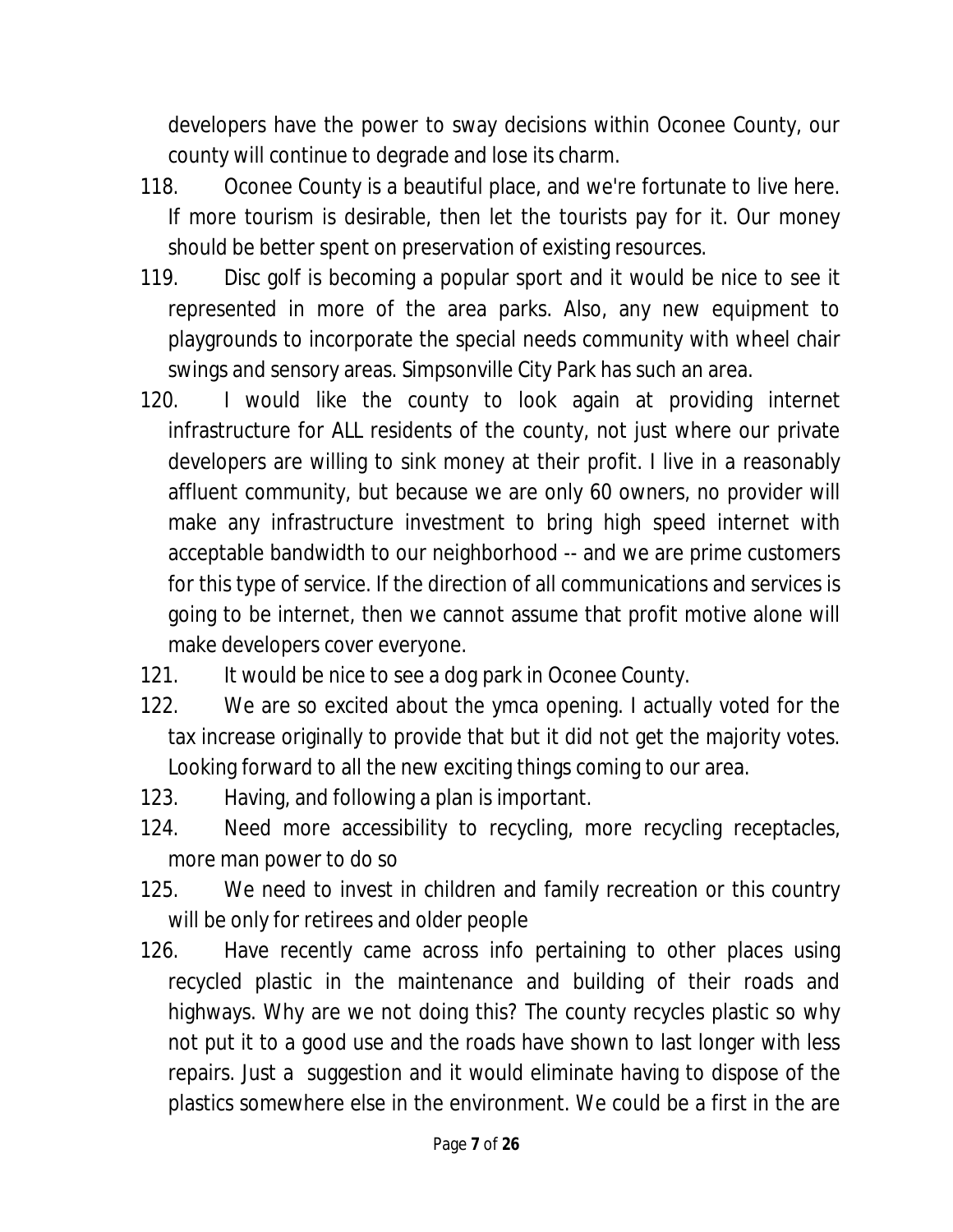to try this!!! Lets be a first for something good instead of something to be ashamed of. We have the CAT buses... Lets get our roads taken care of by using the resources that are available without more cost and that will last longer into the future. After all... This is s major complaint of Oconee County Citizens!!! Potholes and roads in bad need of repairs and upkeep. Present this to the people of Oconee and I think it would be highly supported!!!

- 127. These type investments pay off in the long run, and will help keep our area a top location for tourism, retirement location, and for families to locate. Along with improvements to education, it will help draw industry and job growth to the area.one question I did not rate was recycling center availability. There are several I go to, fairly close. I have not studied the overall distribution county wide and did not feel qualified to comment.
- 128. We have to protect our natural and scenic areas in Oconee county. Our rivers and lakes are 2 of the main reasons for tourist in the area. Tourism brings in lots of money for the county and residences of the county. If our rivers, forest, lakes, etc. are polluted, in my opinion we would lose out on a lot of visitors to the area.
- 129. Town needs a more friendly atmosphere.
- 130. Hope to won \$100 Could help my family alot
- 131. Improving the appearance on the area around Exit 1 off I-85 is critical. The roads are in horrible shape, There is an abandoned gas station that is an eyesore and potentially hazardous. The impression of the southern entrance to our county is terrible. Also, if Hwy 11 is supposed to be a scenic highway, it should have some protections from commercial signage, etc.
- 132. I would love the enhancement of this county but maintain the beauty / simplicity of it as well as getting new restaurants into the area is important it sucks bc I have to drive to anderson / easley / Greenville to be able to have something different and amazing food
- 133. There is a huge need for wheelchair accessability to picnic areas like the one table at mullens ford. This is the only place my family is now able to go to due to my mother being wheelchair bound.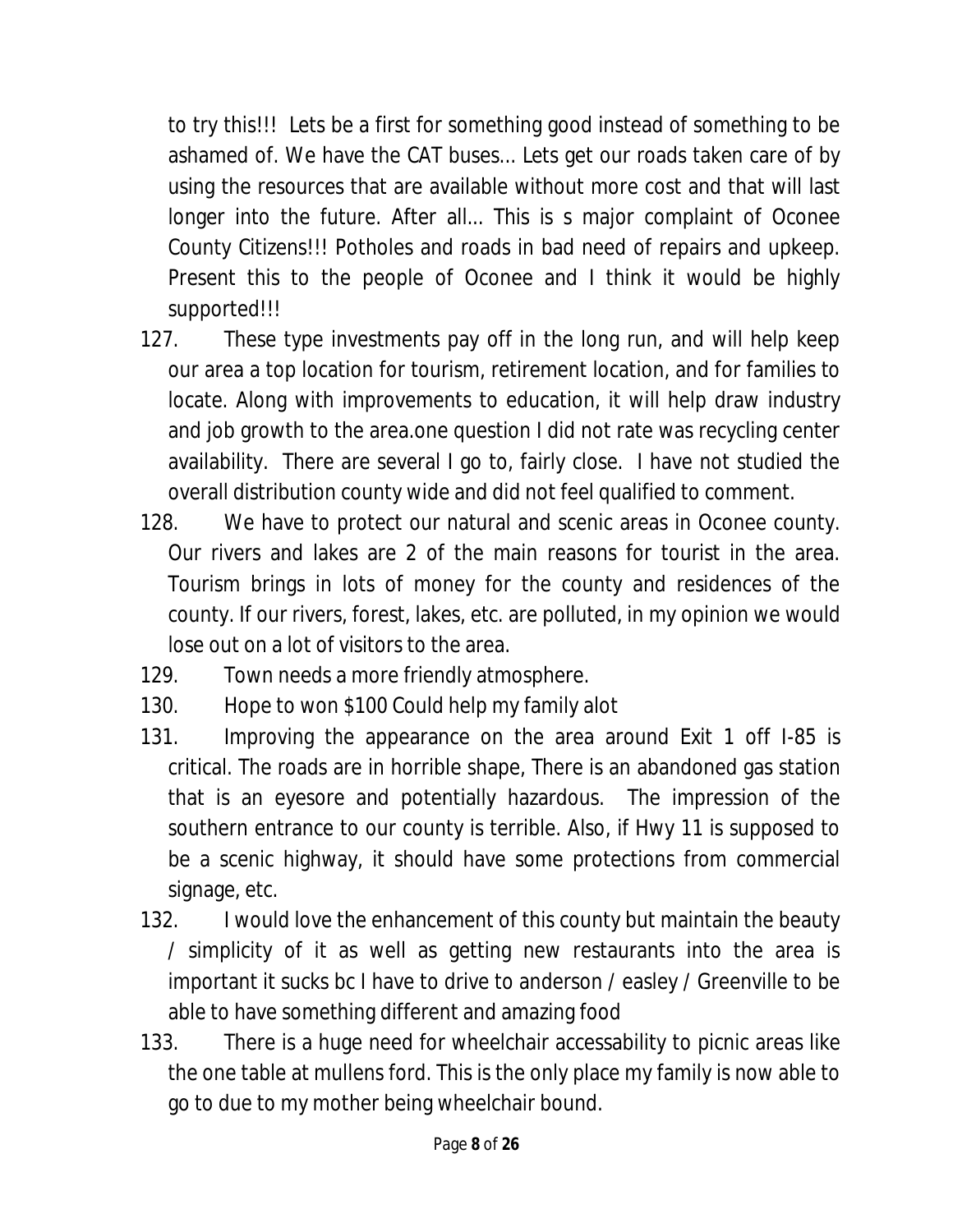- 134. We gave a beautiful County and the litter breaks my heart. We need more clean up days and stricter laws against it.
- 135. Like it or not, our secret is out and beautiful Oconee is a main tourist attraction in South Carolina. With the loss of industry in our area, we need to cash in on the tourism dollar. All of Oconee needs to work together to provide all we can to promoted and protect the natural resources we have, while attracting tourism.
- 136. I would love for there to be areas at the park for walking trails. Where you could enjoy the beauty of the water while you walk and get your exercise in. People are so busy this day and time, this could be a place to walk and enjoy the beauty of the lakes and being outdoors while not having to rush around with life $\hat{a} \in \mathbb{N}$ s busyness.
- 137. I strongly support a 1cent sales tax that would enable and benefit the majority of the projects Oconee County needs
- 138. Oconee County has some beautiful natural areas. I hope you will continue to protect them. We especially appreciate the educational programs run at South Cove County Park. Thank you! Keep Oconee beatiful!
- 139. In regards to recycling we need areas that actually support recycling, our county "recycling"centers make recycling very difficult or atleast the one we use in Richland does.
- 140. I was disappointed learning my Access Pass does not allow day use at Oconee Point Campground. I moved to Oconee County from Houston Texas this past November. I chose this county because of all the parks. I have a brain injury, on my good days I enjoy the parks.
- 141. Lake and landing fees to non-residents. They play in our lake/water/land then they pay.
- 142. I am totally against raising taxes under any circumstances. The people are taxed enough. Before the above are considered. I would place emphasis on infrastructure and divert lottery money to pave roads. Our county has horrible roads and I am ashamed for vacationers to come here. That should take priority over any of the above!!!!!!!!!!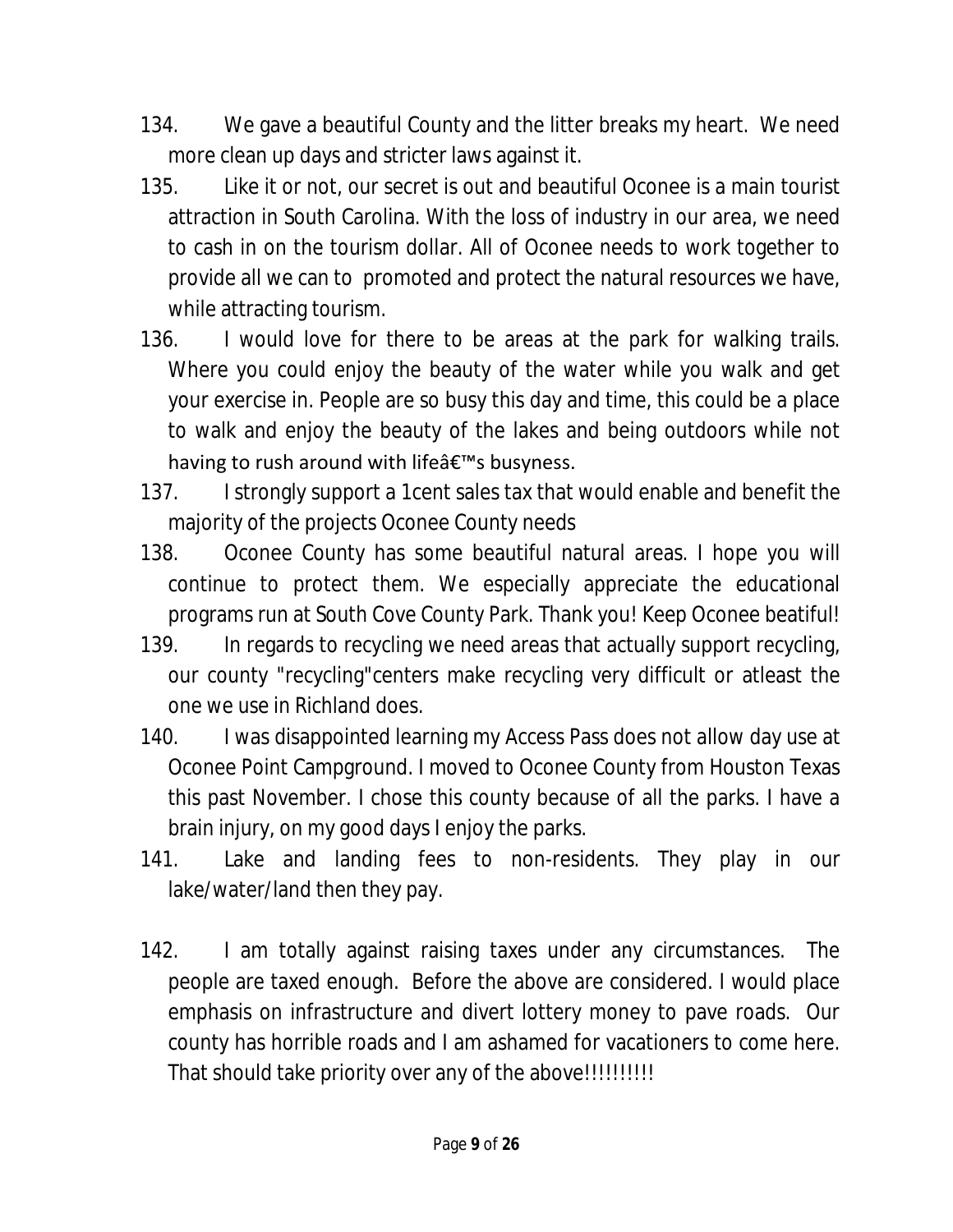- 143. I love nature. Taking my family to these areas, sometimes I know nothing aboyt them and I have lived around here my whole life. Resource book and directions would be amazing
- 144. I cant even believe this is a survey with these questions! There should be no question in regards to protecting our parks and lakes and our history!!!!! What the world!!!
- 145. People that live near or on the lake generally have access. These lakes are a gem and there should be fines on those that destroy them with trash and harmful things. People should be educated about what a precious resource it is. When we were temporarily in an apt in Seneca before renting a house on Keowee, it was difficult to use and access the lakes. One thing we really love are the swings and porch of the general store at South cove. Make more areas where people can have seating and stuff to watch and relax in the sunsets and sunrises. More places to dock a boat temporarily if you are not on a waterfront lot. Unless you have a waterfront lot, there is virtually no dock space to just dock for a few hours or a day! More access to actual beach type areas. We LOVE 12 mile recreation for this reasonbeautiful, picnic tables, and huge beach area. Make areas more handicap accessible. We love To visit devils state fork park. The beach area has gotten trashy and you are attacked constantly by bugs. It a€™s not very handicap accessible (one of the reasons we like 12 mile is because it is very handicap accessible).
- 146. Protect and restore our environment
- 147. "Improve current recycling centers (staff often doing little) instead of creating more. Make recycling easier so it will be more widely used ex. home recycling bins available and other interventions. Is recycling creating revenue or costing tax payers?
- 148. Enforce dumping for residents only at dump center, charge others not citizens who need to dispose of large items.
- 149. Maintain roadways, keep drains clear of debris and overgrown weeds to prevent ponding, clean debris from roadway. Some of our roads have unnecessary piles of debris which have potential to damage vehicles.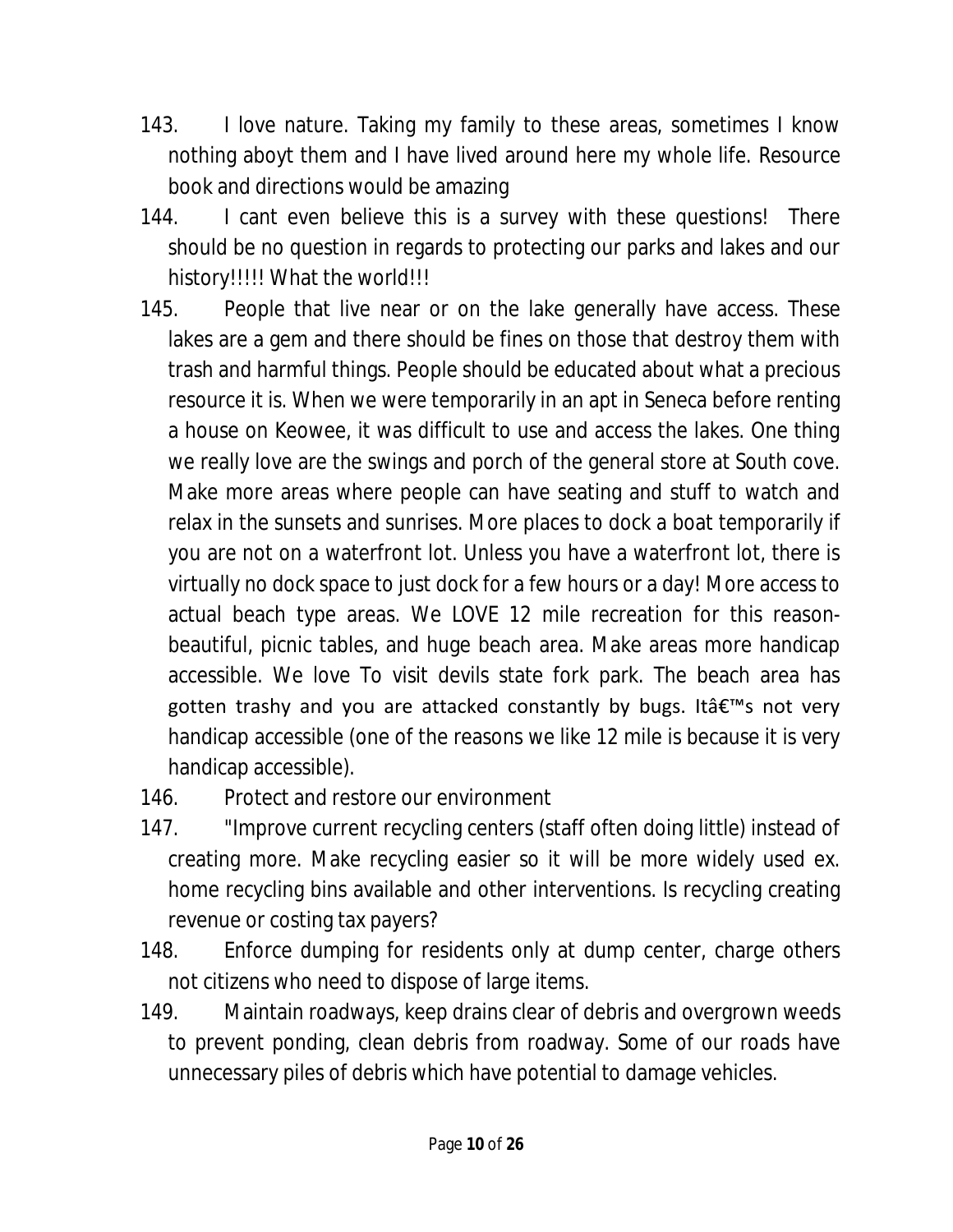- 150. Zoning of new development for deceleration lanes and safe turning lanes so that accidents don't occur or frequent near misses."
- 151. "As I have suggested before, consideration for paved bike paths possibly in the footprint of local utility lines as the roadways are not safe considerations to ride. I have NO INTEREST IN riding areas currently being developed for instance in the Stumphouse Tunnel area.
- 152. Also, would like to see some coordinated effort to promote organized/regular tennis activities at the tennis courts at South Cove Park.
- 153. Moving to this area I have found a very difficult time to find fellow activity minded tennis players to play regularly. In my communication with the staff at this location I keep hearing there is no capacity to support this request. Thank You!"
- 154. CLEAN UP and IMPROVE PLAYGROUNDS. Oconee County kids deserve SAFE, clean places to play and learn outdoors. We need parks with walking, hiking, and biking trails.
- 155. I have lived in Illinois, California, Washington and Dorchester County SC. Oconee County is definitely home. I love it here!
- 156. Emphasis on recycling. Add bus stops.
- 157. Convenience centers are fine, but would like to see open hours on Wednesday and Sunday, even if they're shorter.
- 158. Keep Oconee Beautiful -- place an immediate stop on the installation of billboards.
- 159. Ive lived in Oconee County less than a month so I haven't enough familiarity with some of the subject matter to render an opinion.

# Comments from the Economic Element survey

### *When it comes to growth and development, what is the county's greatest challenge?*

**Below are comments related to this question**

- 160. Changing the opinion of the agricultural people to want change and progress.
- 161. Especially to cater to those that make \$45,000 annually and lower.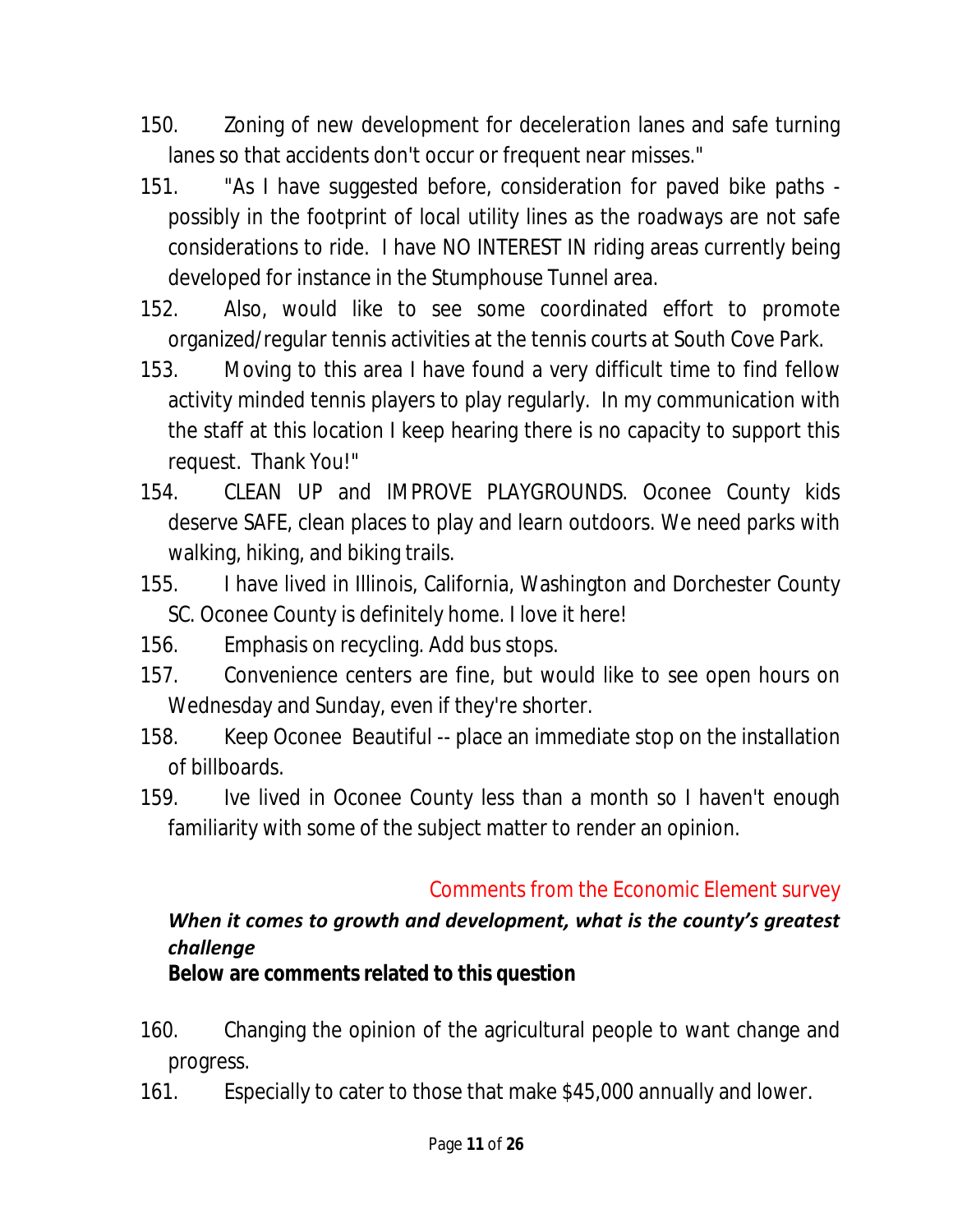- 162. tourists come to view natural resources. They spend money and make little impact on infrastructure. Let's encourage them by protecting our special place. Protect small towns' character also.
- 163. Unmanaged growth with little zoning.
- 164. Divided population about managed growth
- 165. Job opportunities while protecting our character & natural resources
- 166. We have minimum wage jobs, but it still does not pay the bills.
- 167. Achieving a balance of all of the provide and protect items listed above.
- 168. Providing more options for fine dining
- 169. Providing great downtown spaces to bring people together.
- 170. We need more restaurants, shopping, and things to do.
- 171. There is nothing to do in this town for adults and children! Education consists of giving a child a tablet all day!
- 172. Infrastructure is a major problem in the county. The roads are in desperate need of attention. The more growth, the more dire the need.
- 173. The downtown area needs revitalization NOW people will come and spend their money if the town has great restaurants/breweries/shopping!
- 174. Maintain balance between agriculture, industry and lake living
- 175. Managed growth to avoid sprawl.
- 176. People in power that lie

**What type of development is most needed? If you chose Other above, please elaborate**

- 177. campgrounds, museums, arts colony, restaurants that serve breakfast on Sunday.
- 178. Development of our downtown area, more restaurants & retail. Also need another big box store like a Target.
- 179. increased community resources (cultural, societal, public services)
- 180. Parks, bike/walking paths
- 181. Quality care facilities for aging population
- 182. Develop the Golden Corner Commerce Park...this keeps getting overlooked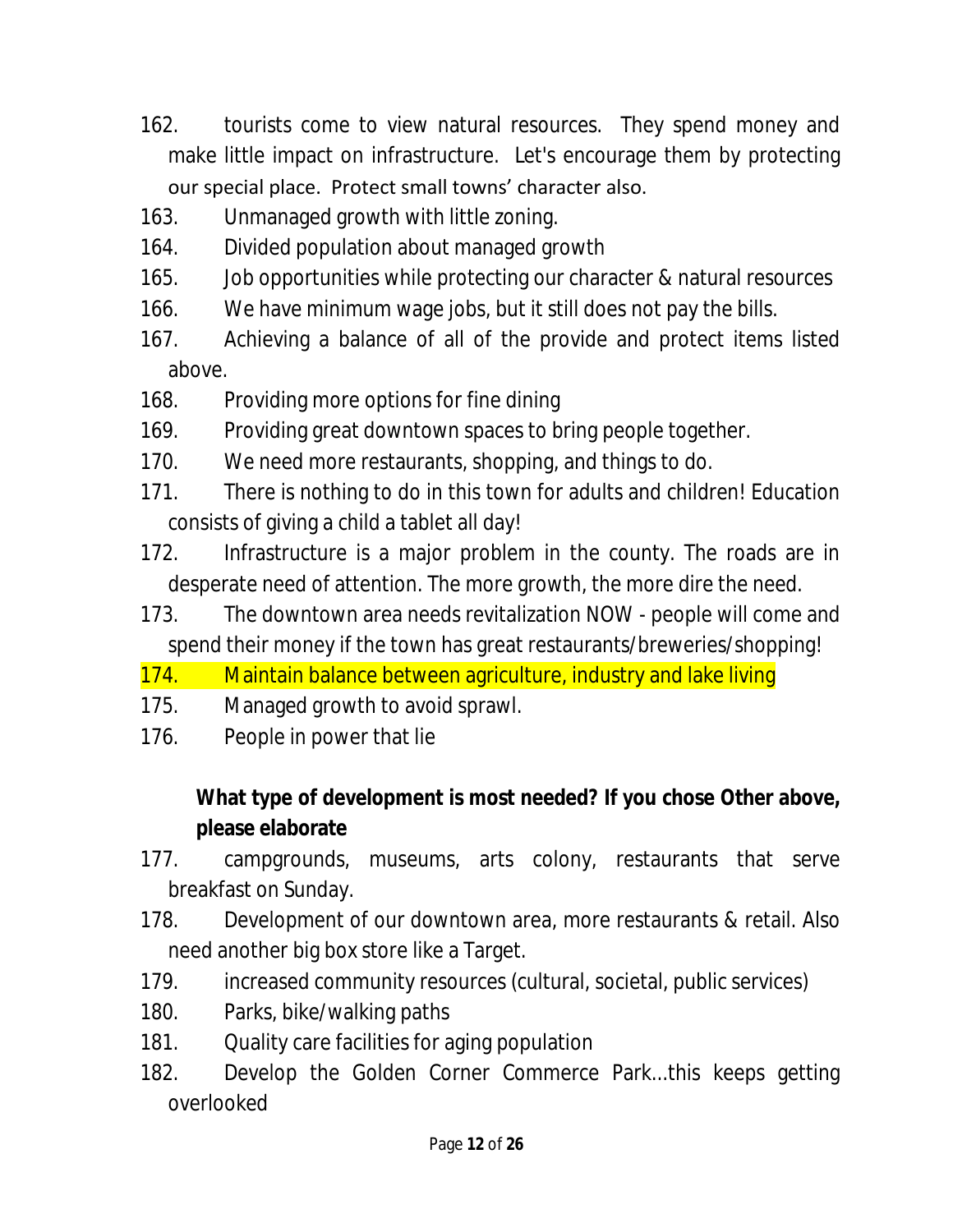183. Better roadways

- 184. For the disabled or elderly. We have to send elderly a long way from their family sometimes because there is not enough beds around here.
- 185. Decent housing for the poor and affordable housing for the lower/middle class working families.
- 186. Reuse of downtowns
- 187. Restaurants, shopping, things to do.
- 188. Clean adequate organized parks and recreation.
- 189. More commercial lake development would turn this sleepy little county into a travel destination.
- 190. Even though newer is nice, I think some of the older buildings should be fixed when possible.
- 191. Fixing structures that already exist
- 192. Keep developing the downtown area like Ram Cat Alley and Seneca will thrive!
- 193. More public parks, children's areas, dog parks
- 194. Safe places for our wildlife.
- 195. Commercial and residential are equally important
- 196. Updated libraries
- 197. Leave us as-is
- 198. Parks and recreation
- 199. City parks and libraries
- 200. apartments and low-income housing
	- **a. What county improvements should the County prioritize? If you chose other above, please explain?**
- 201. WELLS HIGWAY PRETTY PLEASE!!!
- 202. There needs to be more for teenagers to do so they'll want to stay here and be an economic driving force. My 2 teens can't wait to move somewhere else with "more to do".
- 203. revitalize cities and towns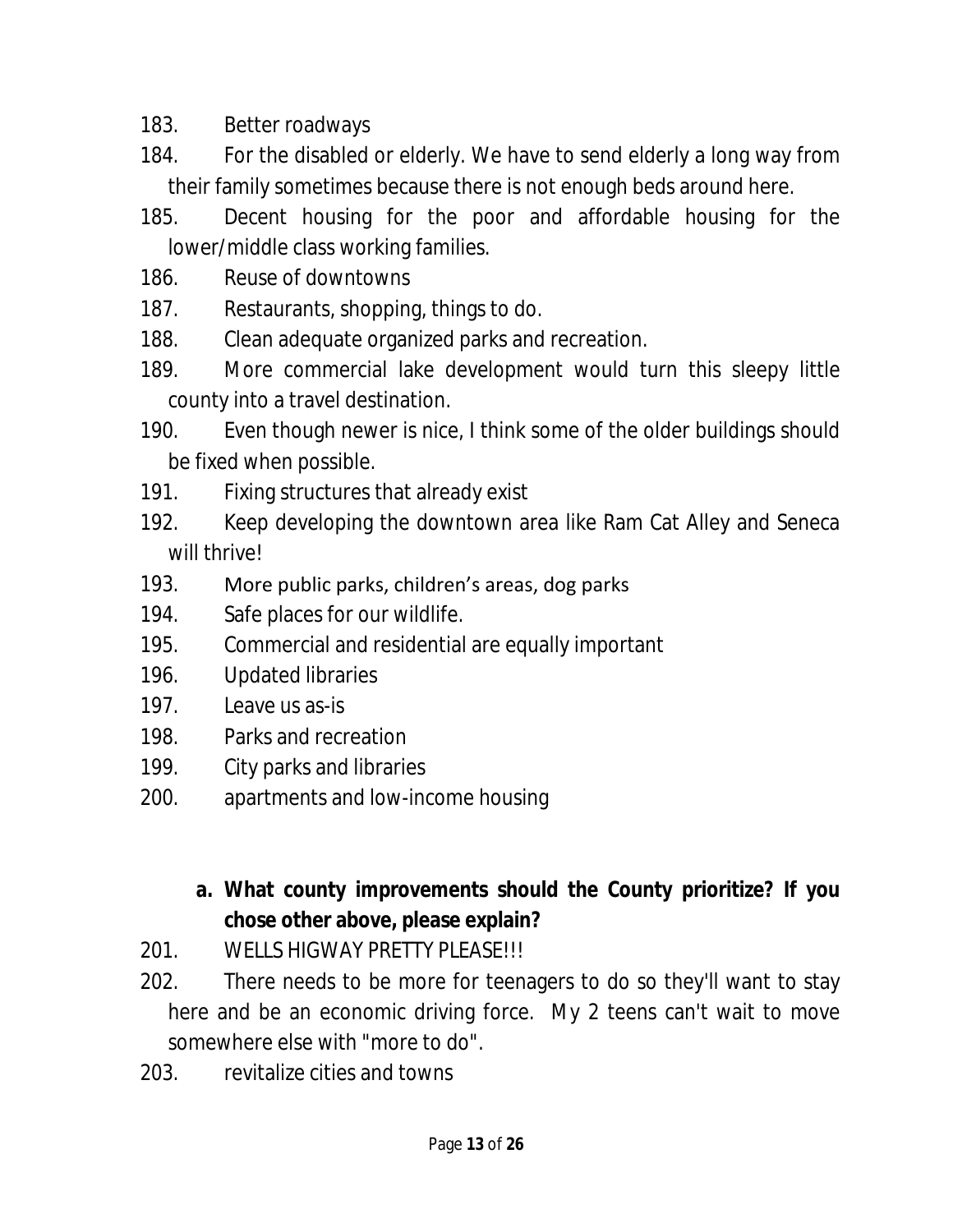- 204. WE DO NOT NEED MORE STUDENT HOUSING!!! We need more lower to middle income housing. Since there is not an open response to the next questions, we should be growing and recruiting small businesses that will fill our empty stores on all of our Main Streets. I think we have sufficient manufacturing job opportunities.
- 205. Develop spec bldg that has already been funded for GCCP.
- 206. Our roads are so bad my car is tearing up driving down the road.
- 207. Help us keep our local museums open to the public. They struggle too much just to keep the doors open.
- 208. Restaurants, shopping, things to do.
- 209. pot holes everywhere
- 210. Bring in decent retail/restaurants/events and the rest will follow!
- 211. Police Response
- 212. Downtowns
- 213. Residential, shopping
- 214. Libraries (all branches)
- 215. Residential, shopping
- 216. Libraries

- **a. Other Comments**
- b. Anything else you'd like to add?
- 217. Walhalla needs more shops/restaurants if people frmo all over to visit Oconee, fix it up. More affordable housing, no more expensive houses/apartments
- 218. Water and sewer needed to I-85 exits
- 219. 75-84 age range, but we're still very active
- 220. Multiple references to wanting a Lane Bryant and Hammick Clothing stores
- 221. No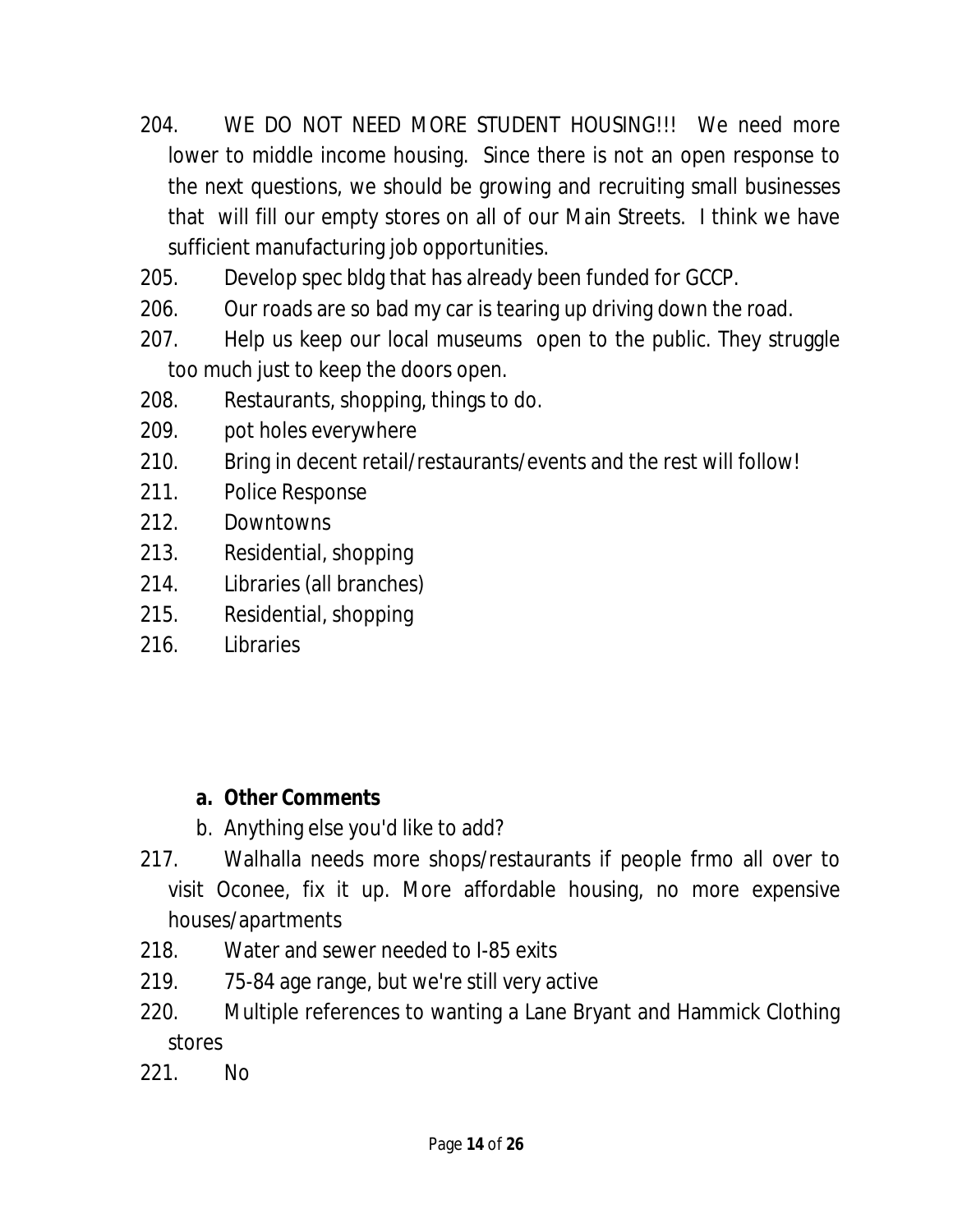- 222. I would love to see more available & affordable housing options for anyone who either lives in Oconee or wants to live in Oconee. Also, I want to see more entrepreneurship programs pushed here in Oconee, especially with our young people. There is too much focus on getting our youth into the manufacturing industry and very little to none focused on teaching them how to create their own businesses. I would also like to see more Coops in existence here in Oconee as well. Worker Co-ops, Consumer Co-ops, Housing Co-ops, etc...need to exist in our area. The County govt as well as the municipalities need to do more for the Black & Hispanic Communities when it comes to Entrepreneurship & Affordable Housing. These groups along with poor white have been ignored for way too long and drastic steps need to be taken to address these critical issues. So far, that has not happened. Eventually I hope it does.
- 223. There needs to be some consideration in providing more funding for the county parks, museums, and libraries.
- 224. The county is growing in a small geographic area compared to the total area of the county. We need to manage that growth and if that means zoning, corridors and overlays then we need to act proactively. We're already behind and we need to more forward more quickly.
- 225. Oconee needs homes in the \$150,000 or less range to accommodate young families working in the manufacturing and service sectors of our economy. Oconee also needs to stop pretending that manufacturing is a quality job in Oconee County - most companies are only hiring temps for 1 year because they don't want to offer insurance, so most high school grads working in manufacturing are just working in circles as they hop from 1 factory to the next and never advancing or getting any stability. Management positions are limited and usually filled by young adults who transfer from the company's other locations and only stay for a few years on their way up the corporate ladder in other locations. Economic Development brags about opportunities in manufacturing and even has the school district pushing students in that direction, but the reality on the ground is very different and not at all healthy.
- 226. The corruption needs to stop.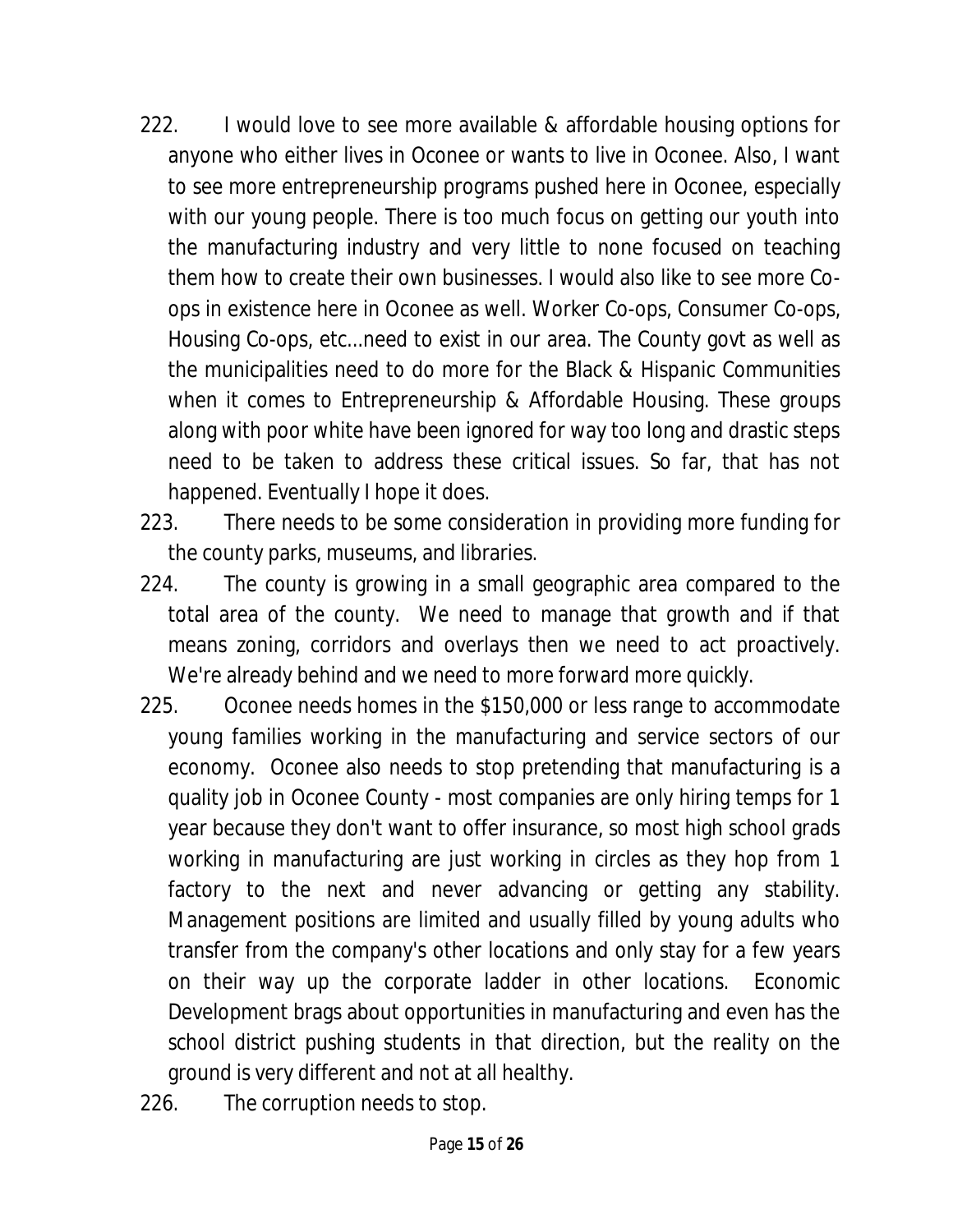# **Cultural Resources and Transportation comments**

- 227. The county and some state roads are unsafe and in terrible shape. Need repair!
- 228. All pick-up trucks should be mandated to cover the truck bed at all times. It is too easy for drivers to toss trash in their truck beds. As they drive down the road trash flies out. Our county roads would be much cleaner.
- 229. More concerts
- 230. The 2030 Comprehensive Plan should include actions to reduce litter in Oconee County (enhance attractiveness of scenic corridors), plus provide a central facility large enough to accommodate large gatherings - concerts, graduations, meetings, weddings, etc.
- 231. Things that annoy me about this county lack of dead animal cleanup in timely manner (how about dead deer at Christmas time). Lack of turn in and out lanes of HWY 28 and other busy roads. Grass mowing alongside roads right after trash bags filled, thus leading to the bags being ripped apart and area looking worse with the trash, and the same with dead animals that that have not been moved and get sliced and diced. Mopeds driving not up to speed limits of roadway. Pitiful appearance of Downtown Seneca. Neglected roadways in general. Lack of professionalism in manners and attire with some county employees. Lack of apparent Architectural control. I could go on.
- 232. Please clean up and mow regularly our right aways, they are embarrassing!
- 233. "Live in a small subdivision with a private road (about 20 houses). It has a deeded right of way. It's so bad the fire trucks and ambulances have warned us they may refuse to come down it in the future .Most live in mobile homes and/or on social security and don't have money to fix it proper.
- 234. Wish Salem had CatBus."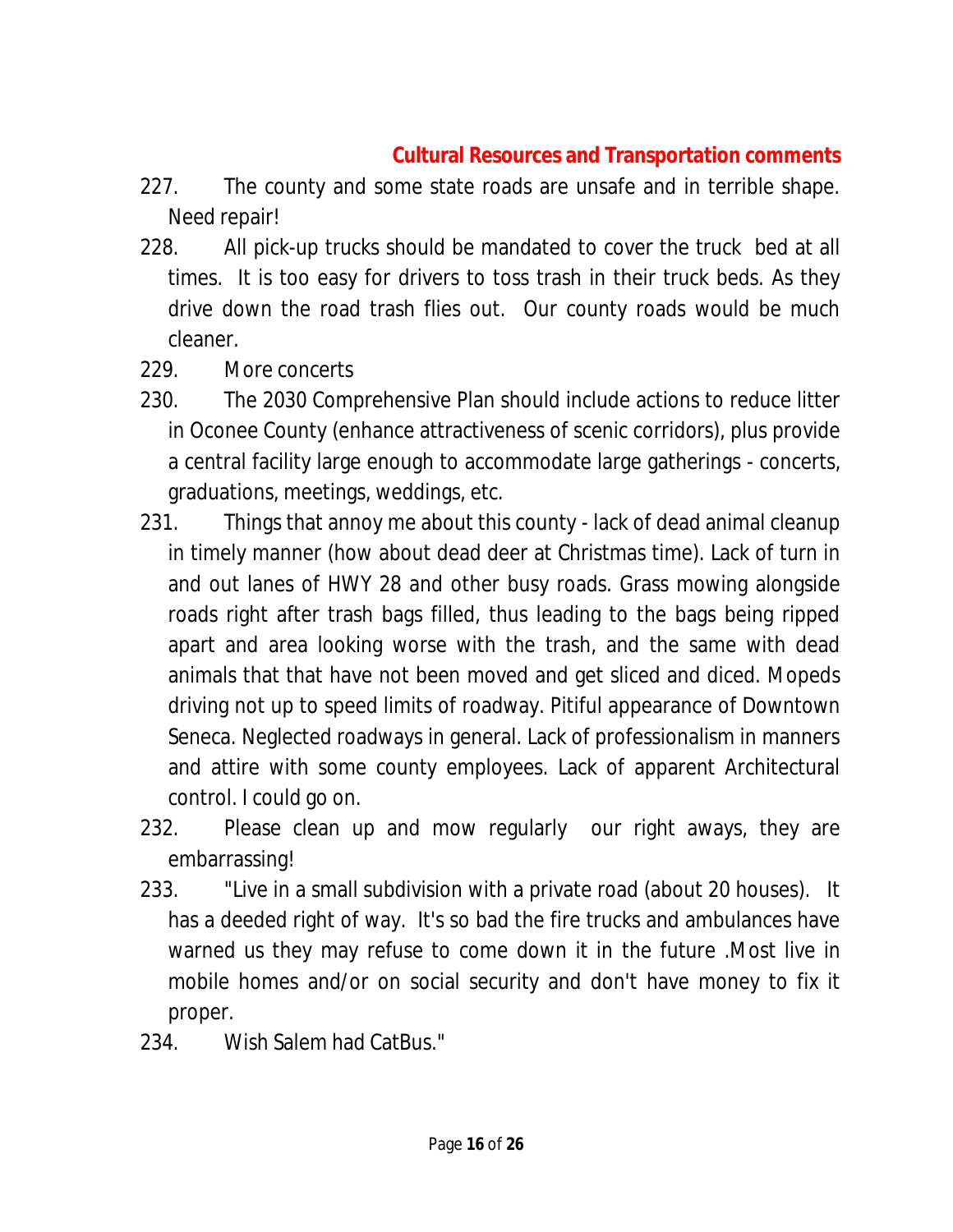- 235. "This survey includes comments re Highway 11 Scenic Highway. NOONE is caring for it in the last 20 years. It will not remain at all scenic if it is not somehow included in zoning, permitting, or etc."
- 236. I'd like to ride a road bike for exercise, but the roads are too narrow making them very dangerous.
- 237. Better internet options for rural areas. Also, have you thought about placing tornado sirens on top of existing water towers to increase coverage areas.
- 238. "PLEASE increase emphasis on litter control. Some type of zoning/property management to eliminate unsightly lots, ie junked cars, overgrown yards, structures that are falling in. Maintain the roadway shoulders with more frequent mowing. Consolidated athletic/recreational area(s) to include pool, fields, and courts(handball, tennis)"
- 239. I would like to see wider berms on the roads very unsafe to run or walk- even facing traffic.
- 240. Walking and bicycling options need much improvement. Both in terms of availability and safety. Safety consists of both law enforcement and maintenance by adjacent property owners. Wells Hwy from Radio Station Rd to S Oak St and back up to Blue Ridge Elementary is a prime example of speeding not being enforced and property owners not maintaining the sidewalks for overgrown weeds and trash. The lack of pedestrian walkways is a common complaint of visitors to our company that stay in the hotels along Hwy 123.
- 241. Seneca library needs to be updated; CatBus is not safe to ride due to drug activity on board. Bike riders on curvy secondary roads is not safe for the bike rider or the car driver as it now stands.
- 242. I think the CAT bus is great. I just don't have a need to use it. Haven't been to any Farmers Markets, but I plan to.
- 243. This survey left out any mention of the arts Blue Ridge Arts Center, Walhalla Performing Arts Center, Westminster Music Centre, Gateway Arts Center, and Oconee Community Theater are just as important as the local museums listed.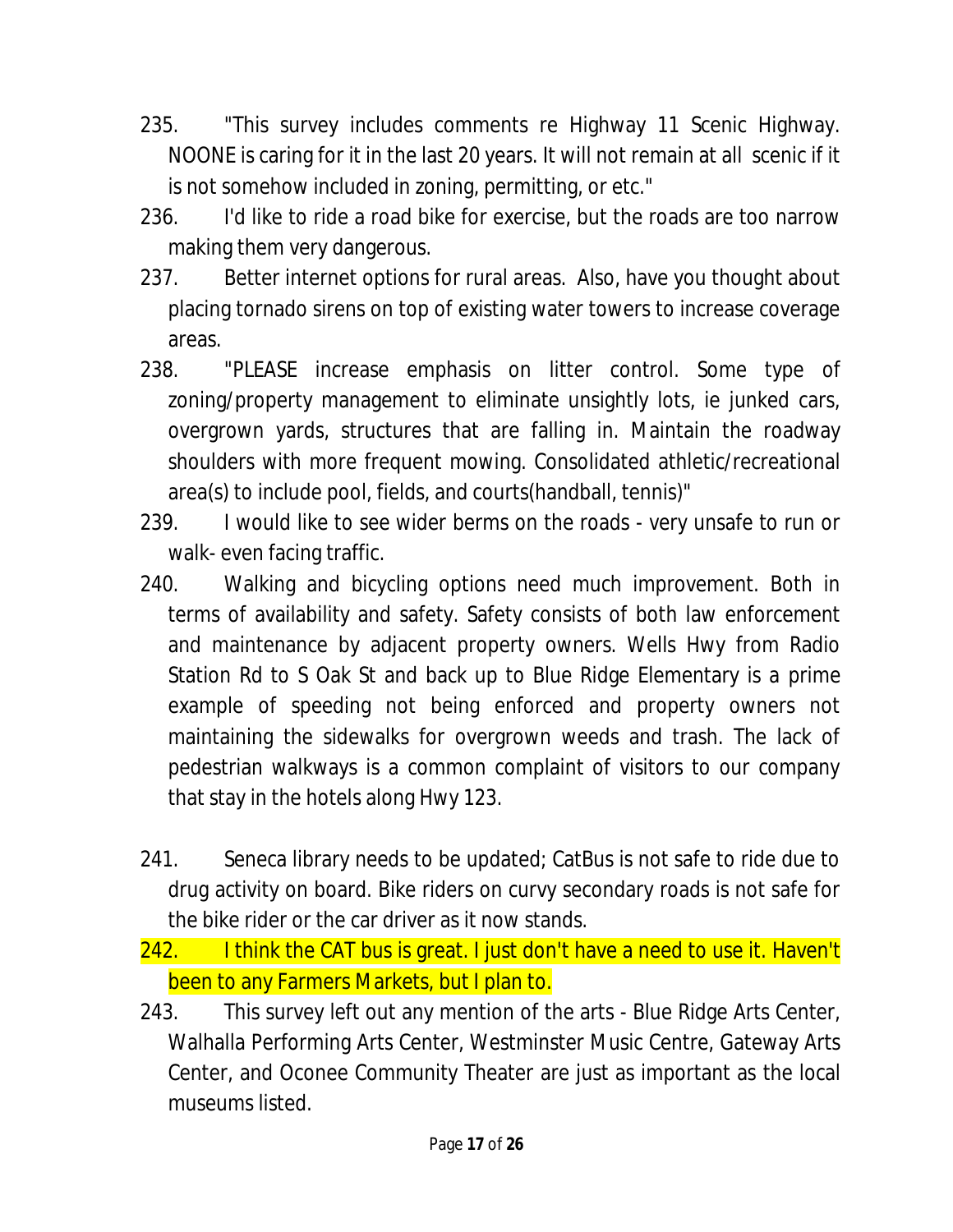- 244. "I would support funding for the airport because of the large amount of visitors to Clemson events that arrive/depart from there. Those visitors bring in money while here. However, I would like the county to provide more funding for the library system to upgrade the buildings that residents use every day first.
- 245. We need new library facilities in this county.
- 246. A cultural resource I'd like to see is a public space for people to enjoy art, music, or a performance, something edifying and enlightening. I would support a *farmers' market if* it wasn't so far away from where I live. Why don't you build a new library in Seneca and make the current library into an art museum? Or build a new art museum with performance spaces that is close enough to downtown to encourage people to park and walk there? Having to drive everywhere in Oconee County is detrimental to its cultural development by letting the car dictate people's habits.
- 247. Seneca could use a dog park
- 248. We NEED a new library facility in Seneca. We need CATBUS to run to Walhalla(County offices, Courthouse) from Seneca and Westminster.
- 249. "I believe funding for the Oconee county Libraries should take priority.
- 250. The Seneca Library needs a new building in particular."
- 251. Since my arrival 18 months ago there seems to be a mind set that new things/suggestions are not viable as many reactions seem to be either we can't do that, we have too much already on our plates, it's been that way for as long as I remember, don't even try to approach that subject as change is not possible - too much negativity etc. I have heard the same from other new residents as we "settle in."
- 252. have moped/bike lanes on the side roads.
- 253. "Change is a fact of life. We must not avoid change; we must embrace it. That said, I think residents need to promote tourism more. Oconee county has much to be proud of and we must showcase it. The natural beauty is breathtaking and must be preserved and respected. The Oconee History Museum is working diligently to preserve Oconee's past before it is lost and everyone ought to support their efforts.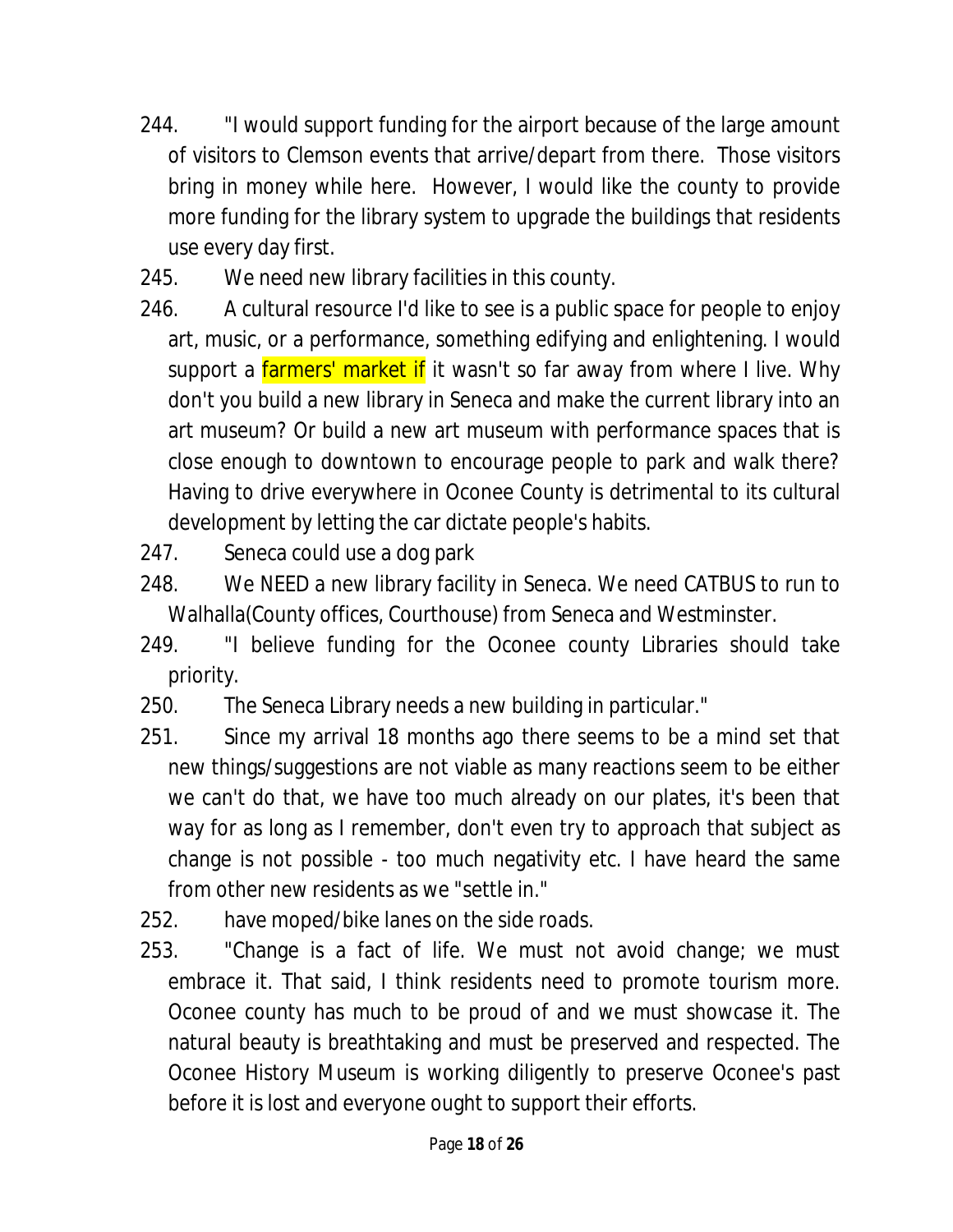- 254. Tcounty needs to move forward. Bike lanes, connect trails like Swamp Rabbit. Protect the lake with strong riparian and septic tank ordinance. Don't depend on DEHE for correcting septic tank problems after the fact. Protect traffic nodes with overlays that promote building design and signage standards. Corridor planning with signage and building standards.
- 255. We need better bus transportation in the county. Transportation from Westminster to Walhalla for one. Walhalla is the county seat. Also, bus transportation to polling places on Election Day or several days to Walhalla during the early voting period.
- 256. I would love to see better resteraunts with more verity. I would also like to see more resteraunts or grocery options along Hwy 11
- 257. "I live in the city limits of Seneca, but do not know what kind of road we live on.
- 258. I have my own car so I do not ride the Catbus."
- 259. We should have cruzing brought back in all towns . Growing up my parents could always find me in 10 minutes by parking at hardees in Westminster if I wasn't driving i was in somebody's car " car hopping" at least we were all safe , together, and could be montiored by local city and county Police. Those are my most cherished teenage memories and nobody hardly ever got into anything big or bad trouble
- 260. Schools need to hold more dances over the weekends and such to wear these kids will have something constructive to do and become friends instead of enemies and more meetings and get-togethers at the schools and communities as well need Community get-togethers in front of Walmart or in Walmart's parking lot for the safety of the kids and as well as bands that would draw the interest of the younger generation and as well something that would draw interest for the older people of the community just camaraderie in the community that would draw people from all communities each Community having its own little get-together such as Walhalla Seneca Westminster there has to be something that will draw interest to all age groups.... with all of the things going on in this world today that the racism thing needs to be addressed ...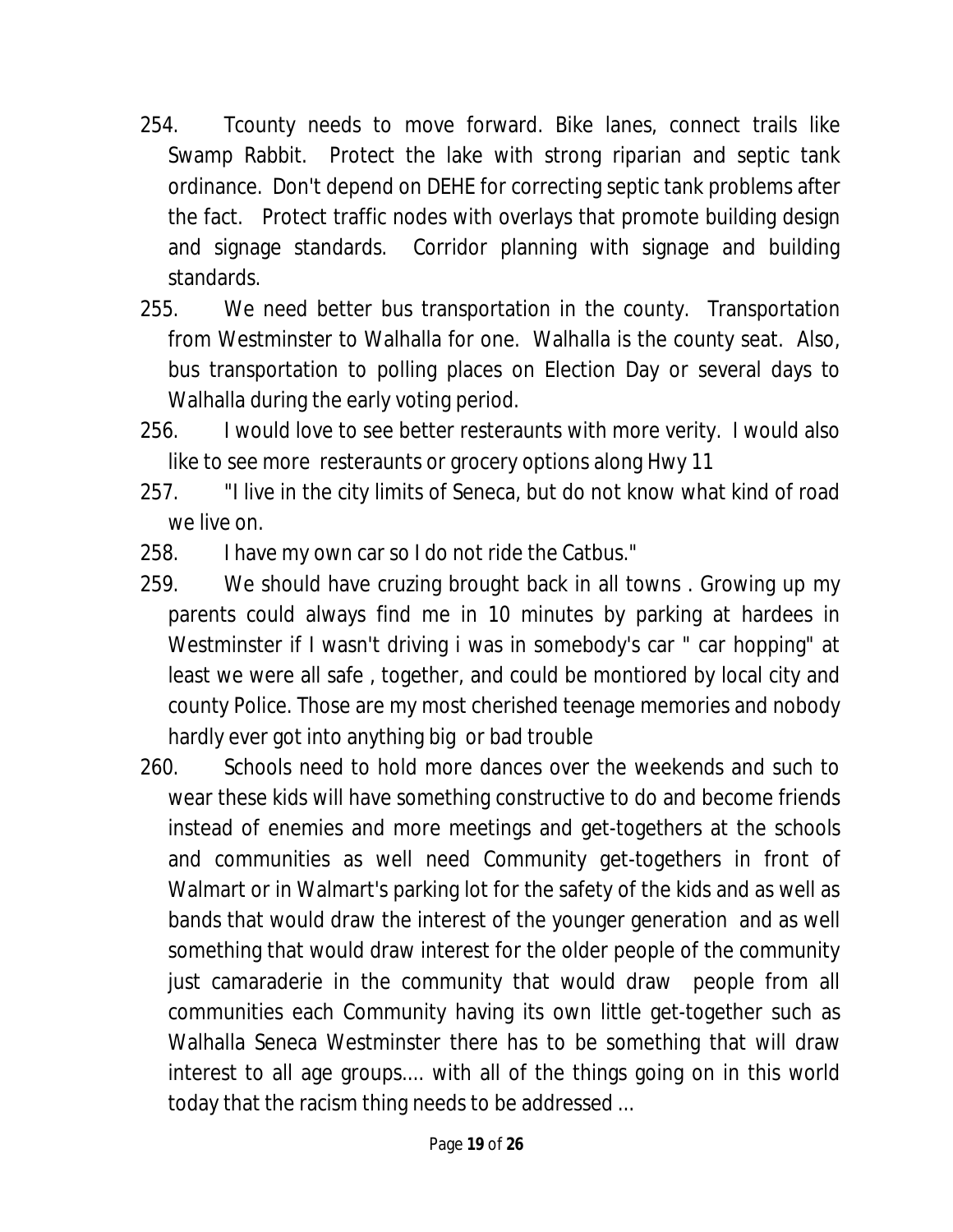- 261. I would like to see planning to incorporate a lakeside world-class resort in our community. Also, I would like to see the Planning commission work on additional uses for the 123 corridor to include office parks, live/workspace projects and more Senior/Assisted living projects so our Seniors can easily transition from SFR homes to a supported lifestyle environment. Finally, the Control Free Zones could use some discussion as it relates to those CFZ parcels that are closer to more densely developed properties. Thanks for all your hard work on this project.
- 262. County needs to pick up the trash that sorry people throw out on highways & side roads. They also need to keep the grass/ weeds cut on side roads more often than once a month or two!!! The pot holes on roads need to be fixed better the first time they fix them so won't have to keep returning back frequently spending more money! People that live on county side roads have to deal with all this mentioned daily. This is a pretty county so better care needs to be done don't the roads for trash, holes & weed cutting and also ditches that get full of weeds, trash & other debris that prevents them from draining well!! And this county needs another nursing home/ rehab facility because only have 2. This would help families not having to place a parent out of town making it difficult to see & check on them. There are more assisted living places then long term places here!!
- 263. The county should support the YMCA more with a Special Purpose Local Option Sales Tax (SPLOST) but not put 20 other things with it like the last time.
- 264. "Oconee County lacks adequate (healthy lifestyle restaurants) Fast food is not an option for us. I like the idea of the CAT Bus even though I would not use it as I don't work. Safer bike trails is a must. We seem to many roads under some sort of construction very frequently. Yet the overall improvement of most state or county roads are in need of constant upgrades. Poor quality materials or poor repair work. There never seems to be a plan of where and when road work is taking place and for how long. The major state road that is adjacent to our community was patched up for several miles thinking the entire road would be repaved--not so. SR-130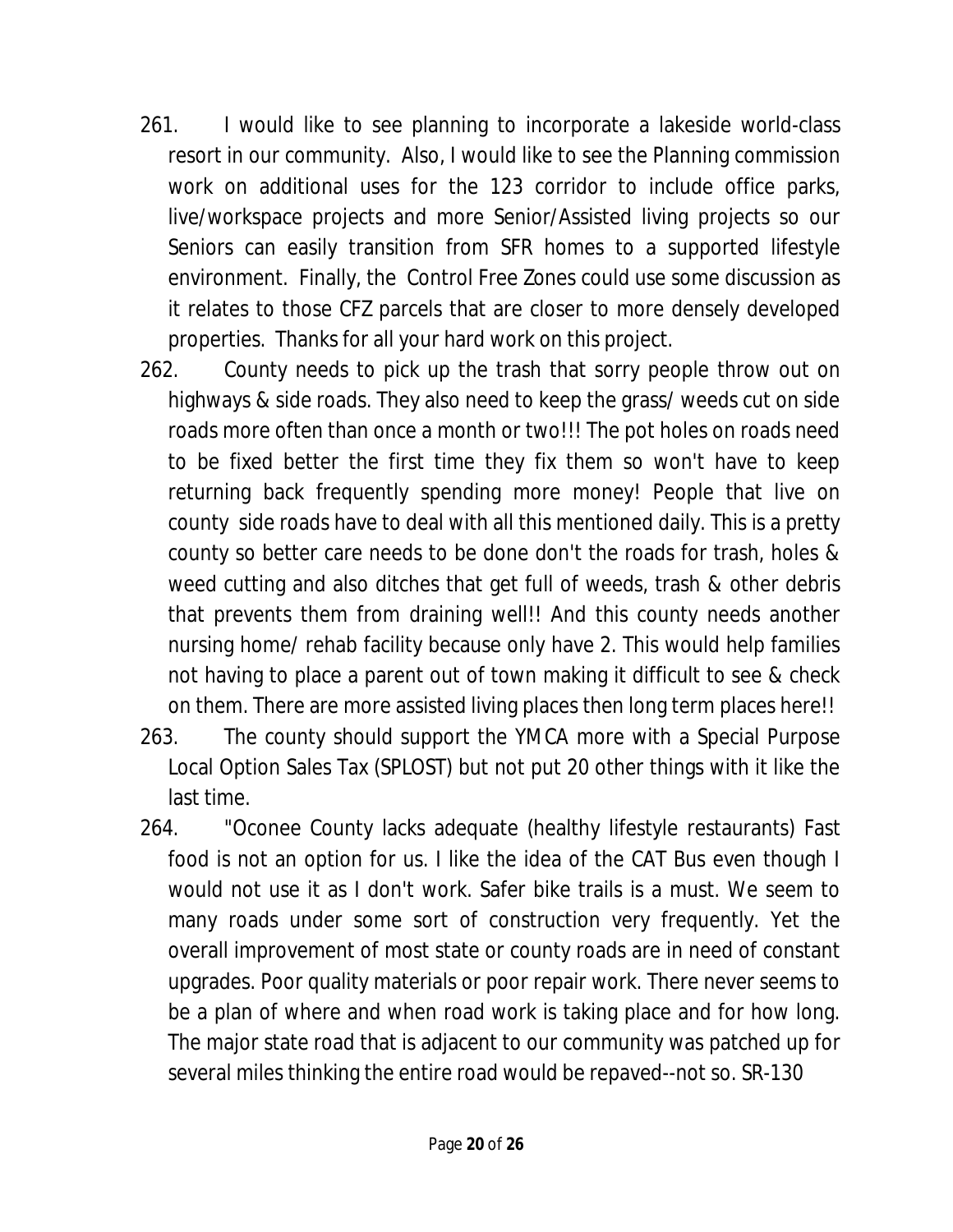- 265. Cultural activities are limited and not well publicized unless you subscribe to the local paper.
- 266. I would love to purchase more local produce but most of the framers markets are a longer drive away then the local supermarkets and the hours open do not fit into my lifestyle."
- 267. It is terribly sad to see the public pools closed for years when there are so many poor children that the only entertainment they had in the summer was to go to the pool. I know some of them!!! In the 17 years I have been a resident of Oconee County, I have seen not just no progress but a shift toward the worst when it comes to programs or facilities that help our youth. Sometimes I wonder if more is being done for the jails than for the poor children of Oconee County and the evidence is disheartening.
- 268. I would love a better gas station, quick store, and restaurant on Stamp Creek Road near the entrances to Keowee Key. I would love some sort of bar or restaurant on the water so we could meet friends by boat or take company out by boat. It doesn't have to be full scale eating. Beer and pizza would be good enough. We miss the restaurant up near Jocassee that burned down a couple years ago.
- 269. "-Include rules on development to include and maintain green spaces.
- 270. Limit high density residential development like apartments and condominiums off main traffic routes so all the traffic does not empty into busy highway routes directly.
- 271. Fnforce the co"
- 272. You need to provide insurance for employees that work for the county. Porvide turn Lanes on W. Cherry road and fix the roads in the county especially the most used roads in this county. Keep the history of the county alive by increasing the funding for all the museum's in this county.
- 273. Make railroad from Seneca to Walhalla into a bike / walking trail similar to the Doodle Trail and Swamp Rabbit. Connect it to Clemson and the new trails at Stumphouse.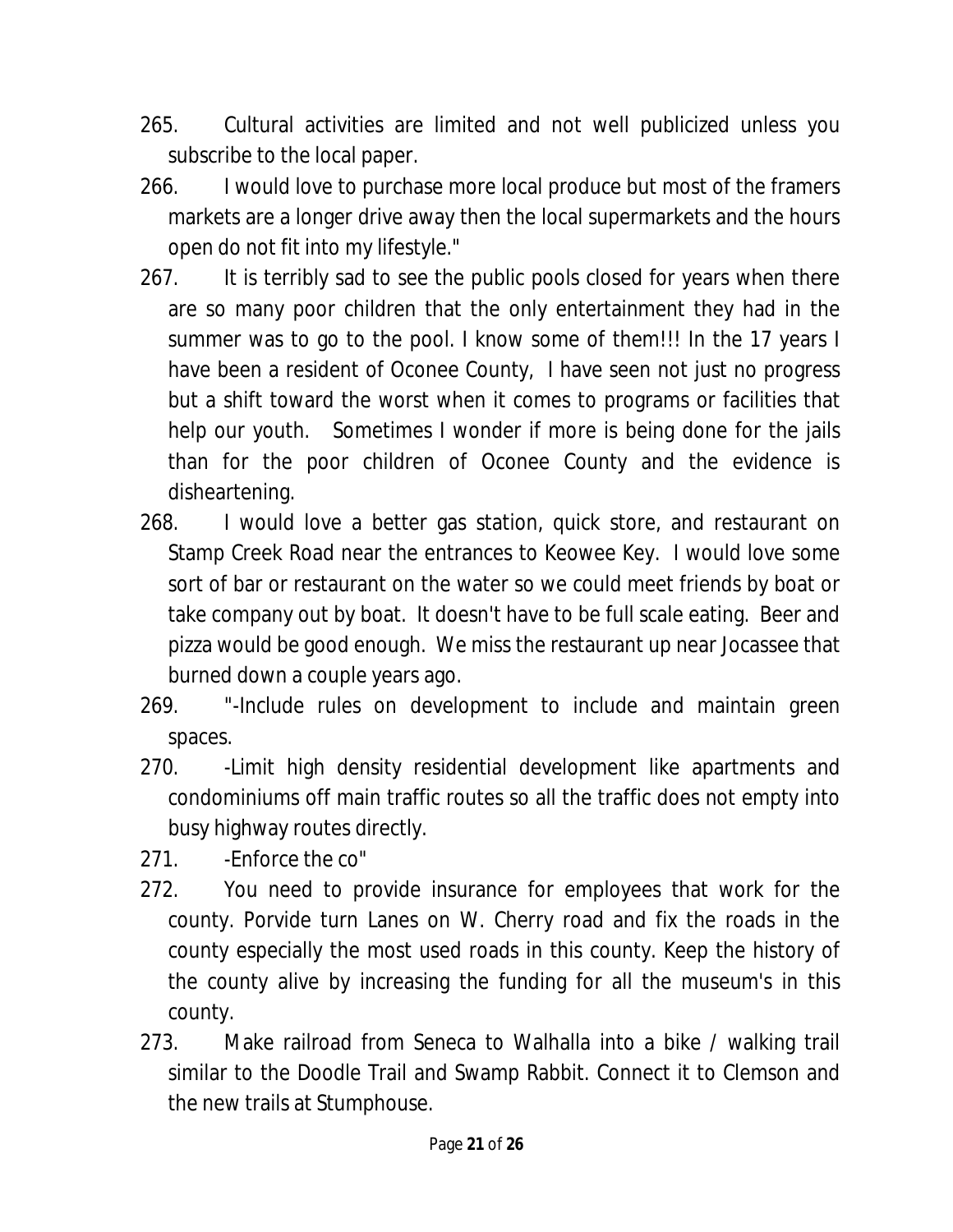- 274. Biking paths, trails, and/or wide dedicated shoulders for bikes is the #1 biggest lack of transportation in Eagle county. It's really appalling that there is NO safe place to bike in this county. Even the roads that claim to be for bikes (e.g., Hwy 11), has an itty bitty shoulder with traffic going 60mph+ along it. No wonder I never see bikes on it. I don't feel safe on a bike anywhere. We moved here from Colorado and have permanently stored the bikes we used all the time there as they're useless here.
- 275. Need bus service to Walhalla. Need bus service from every direction to the polls on election days.
- 276. "Apart from museums and music, I see nothing about other cultural resources, How about performances? The visual arts? Will these not be part of planning?"
- 277. I'm a recent resident of Oconee County and very happy and proud to live here. It's a great and safe community. I'd love to see more small restaurants/coffee shops on Main Street in Seneca. I love the Tannery, shop there often and would enjoy more shops there. Overall, we are very happy we made the move.
- 278. Where I lived previously, I rode my bike to work and for recreation. In Oconee County, it is unsafe to ride a bicycle anywhere.
- 279. We could use more variety in restaurants and music venues.
- 280. Oconee is a great place to live. Careful zoning would be a good step to prevent unplanned growth.
- 281. "We need more hangar space at the airport. If the county isn't going to invest in building them, let's allow some of the private entities who have expressed interest in partnering with the airport to do so.
- 282. I'd also love to see more walking trails near our waterways. Shaver has a great track but ""blue ways"" as mentioned above are so much more relaxing."
- 283. I am very excited about the YMCA coming and the new running course being built beside Shaver. I wish we had more running trails and more ball fields for the kids. I do not like how many homeless people hang around but have noticed less around Belks lately. Iâ $\epsilon$ <sup>m</sup>m excited by businesses moving in downtown and wish someone would do something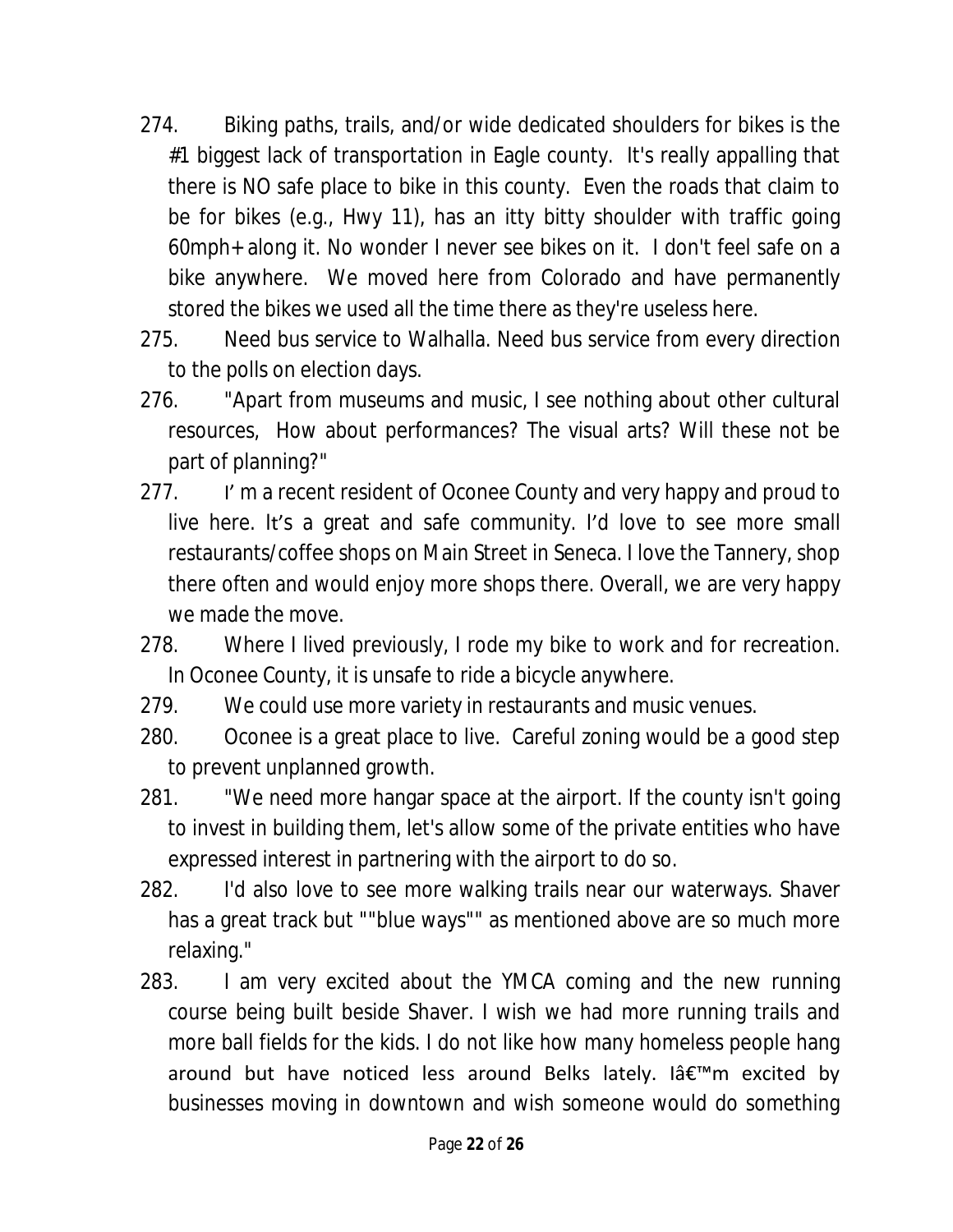about the abandoned buildings downtown (I do think they are privately owned). The airport is a great resource to have!

- 284. "Help locals find water to swim in during the summer.
- 285. Money for Parks"
- 286. The roads need to be fixed as soon as possible. Where are the fuel tax dollars being used? Not in Oconee County.
- 287. Economic development must be improved
- 288. Need to fix the pot holes in the county
- 289. I welcome growth in Oconee County even perhaps the kind that makes tourists as eager as they are about our hubs in the Upstate like Greenville and Spartanburg. But I also hope for growth that is responsible, that enriches and strengthens us and also does not sacrifice the environment of our region. (I love our trees, mountains, trails, animals, etc.!). In addition, I hope, as some of these questionnaires suggest, there is intention and thought put into fair and adequate (maybe more than adequate) access to education, leisure, public transportation, health and other quality-of-life items for the people of our communities, whether they be families or individuals.
- 290. Moved here only recently and am very impressed
- 291. I have lived here for 16 years and my major frustration is the lack of vision for this community. Professionals who make their living working with communities like ours could be a big help."
- 292. "Your air quality goals are in black type which means they have been in effect since the last survey. What has been done, and why is ozone the only pollutant mentioned in the goal? What about others such as mercury? Also in black type is a statement of plans to improve water quality and erosion, yet I often see land clear-cut and even bulldozed around Salem. What has been done up to now? I live near Devil's Fork State Park where every warm week-end, there are long lines of cars, engines idling waiting to get into the park, when often the park is full and they are sent away. A ""Park Full"" sign at Highway 11 or Boone's Creek church would reduce air pollution and lower many human blood pressures.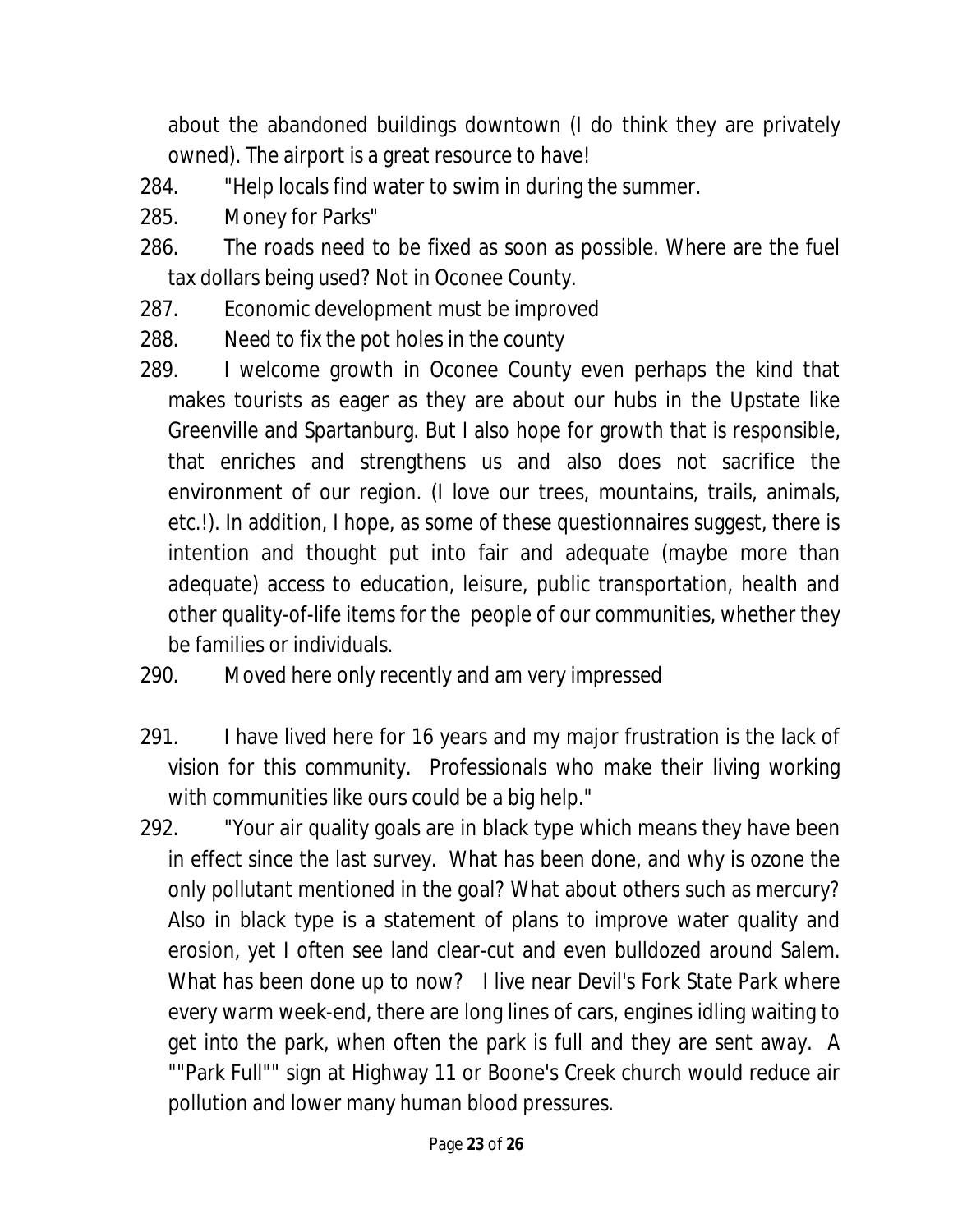- 293. I think everyone would benefit from sidewalks along Hwy. 123. I often see people walking along that road, and it simply isn't safe to do so.
- 294. Love being raised in, Seneca SC ...love seeing it grow day by day ... Wish there were more shopping places and restaurant options... Bobcats all the way !!!!
- 295. We need more retirement communities.
- 296. I feel that if their was a better sidewalk/crosswalks by Seneca High School more students would walk/ride bikes. Currently it is just too dangerous not to mention the emissions from the parent drop off/pickup lines.
- 297. Im fortunate to not have to rely on the CATbus but support any funding to make it as accessible for those that do need it.
- 298. Oconee Regional Airport should get more money from the Clemson elite. Correct me if I am wrong but isnt that who uses it most?"
- 299. Roads in Seneca need repaired
- 300. "Need more Officer out patrolin streets getting these people who r doin drugs
- 301. Wish they could go in people homes in get adults who are doin drugs with kids
- 302. In the house"
- 303. Would love to see more entertainment choices in Oconee
- 304. Not sure what this survey is intended to determine, but Oconee county has so much potential, but little engagement. There needs to be more wallhalla and Westminster community development. People should be going TO both towns, not THROUGH them
- 305. We need bus routes to Shaver center for election days. Polling for Seneca Districts 1,2,3,4 should not be so crowded into Shaver Center. There should be bus routes from all major towns in Oconee County to the County Seat of Walhalla.
- 306. The roads need to be fixed. I have replaced one set of tires. We have waited long enough. I would love to see the library in Seneca enlarged and improved. It should have larger meeting rooms with technology and sound systems. Also, high speed internet service should be available everywhere.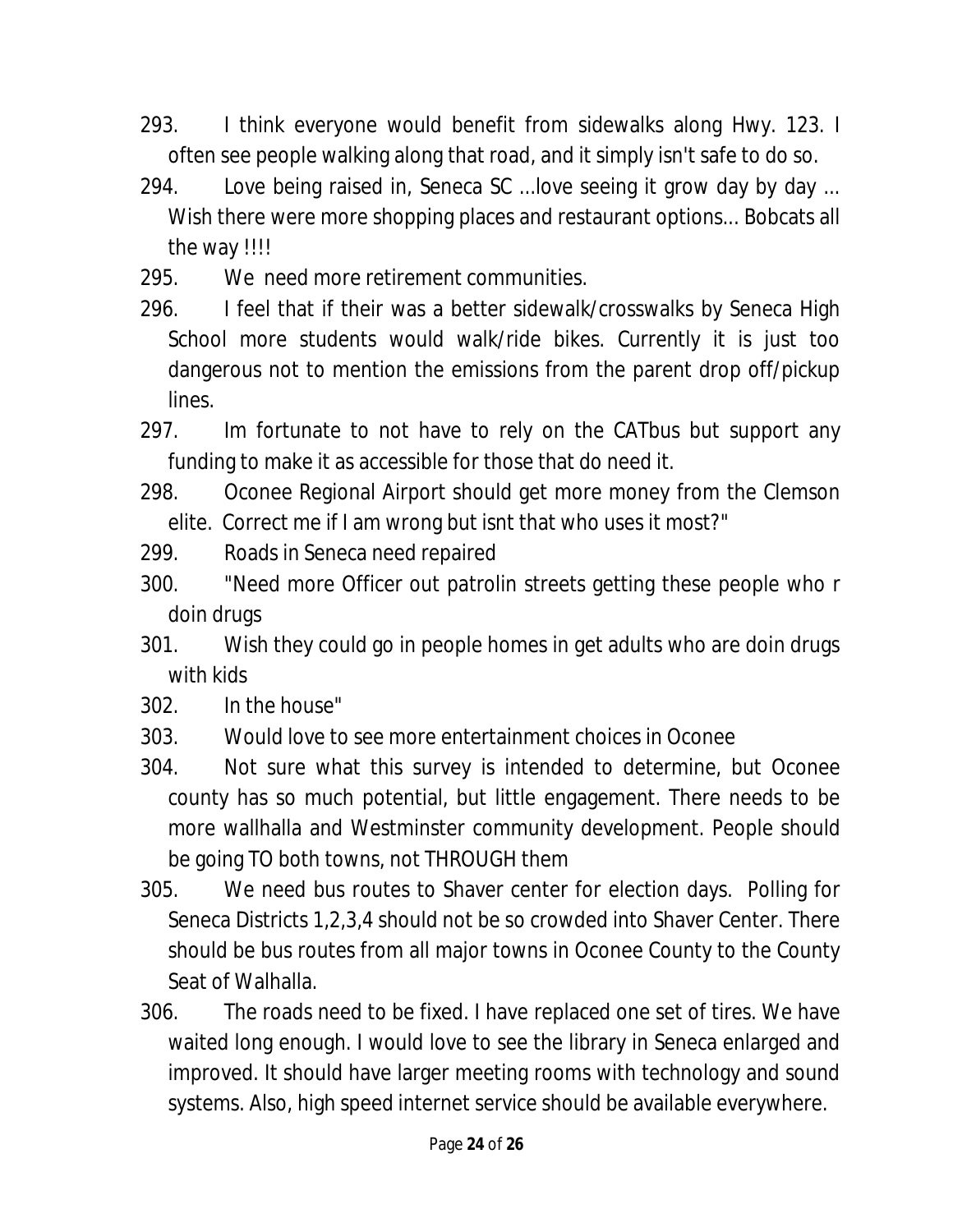- 307. Seneca needs a new library, more city and county parks.
- 308. Need play grounds for kids with more updated equipment. Two person swings for older adults should be added to all play grounds now in use. Grandparents could enjoy the facilities with grandchildren. Some shaded areas would also be nice and water fountains. Thank you!!
- 309. Too many people moving here. They need to be discouraged. If the trend continues, we will be overrun with newcomers. That can only lead to urban sprawl and the problems associated with it. Development may be good for business, but it's definitely not good for the environment.
- 310. more ways to attract tourists...suggest a trolley (rented or bought used) for special events to connect the towns at those times and solve parking problems
- 311. The town of Salem is a prime location for a grocery store and culturally sensitive development of other services to serve the rapidly growing communities off Hwy 11 between West Union and Lake Keowee. Services in this area are extremely limited!
- 312. Walhalla needs more for teenagers. It needs somewhere where they can gather in a safe environment.
- 313. Entertainment options getting better
- 314. We have lots of things needing funding, airport is not one of them.
- 315. Relocated here in November 2017 and my wife in November 2018. Didn't realize we had 2 farmers markets in Seneca, so I will start going there regularly. Love fresh veggies and fruits. Enough entertainment for my wife and I. Love Jazz on the Alley, Walhalla Performing Arts Canter, the lake and waterfalls. It was awesome to see SenacaFest in downtown this year.
- 316. Biking is dangerous. Many have bikes. No where to ride. Very healthy and social. We eat lunch after rides in Pickens, Greenville. Connect bike trails to Pickens and Greenville.
- 317. Sidewalks we have need repair. Most markets not open and had low vendor participation on listed days last year.
- 318. Seniors could use more entertainment options.